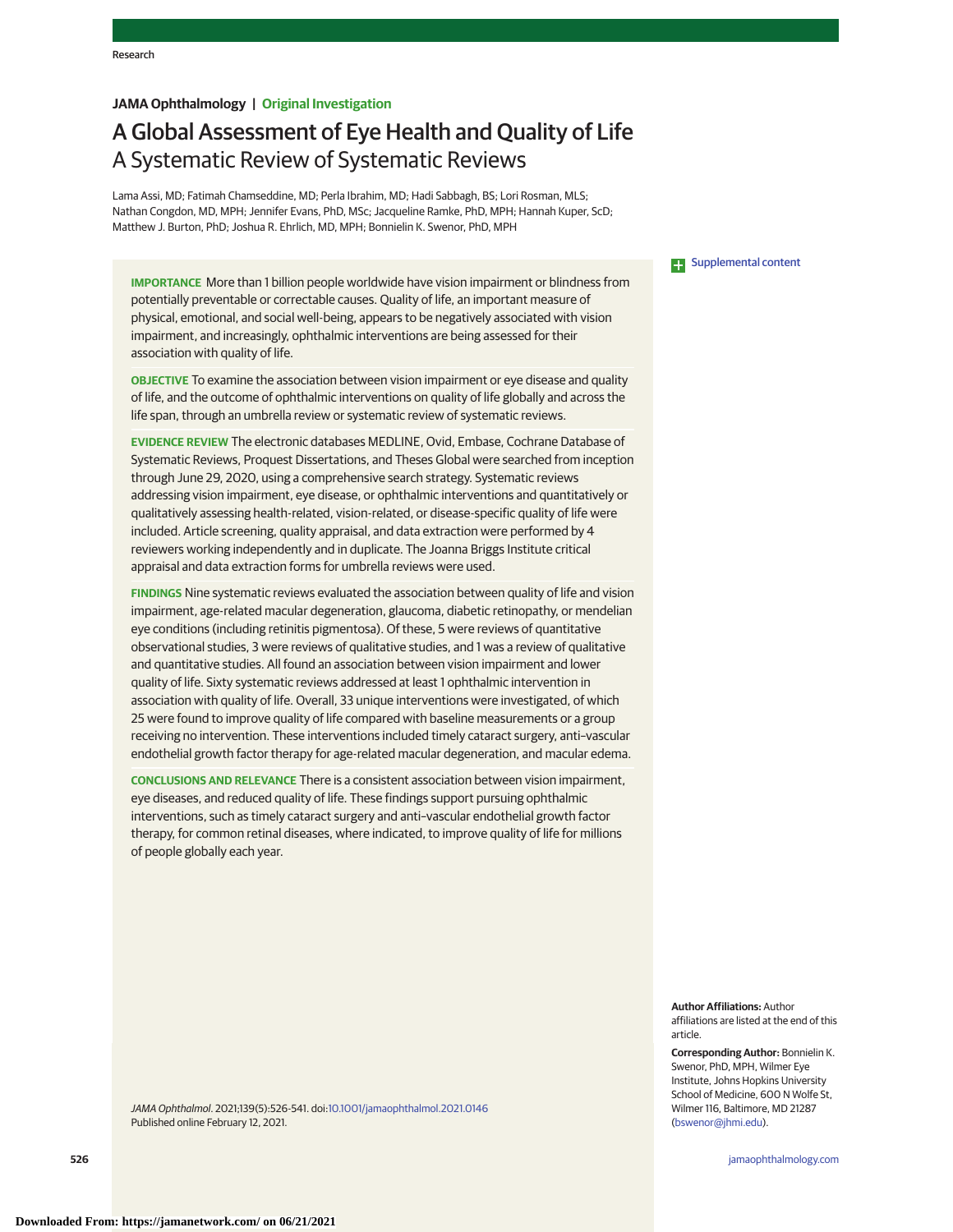t least 2.2 billion people worldwide have a vision impairment, of whom more than 1 billion have moderate or severe vision impairment or blindness from a preventable or potentially correctable cause, including refractive error, presbyopia, and cataract.<sup>1</sup> Existing evidence suggests that vision impairment is associated with lower quality of life,<sup>2</sup> defined as physical, emotional, and social well-being. Visual impairment is also linked to lower vision-related quality of life<sup>3</sup> or daily visual function and the ability to perform visual tasks.

Over the past decade, quality-of-lifemeasures have gained popularity in ophthalmology research, including clinical trials, as the value of patient-reported outcomes in measuring wellbeing and visual function is being recognized.<sup>4</sup> However, to our knowledge, there has yet to be a global synthesis of the evidence about quality of life and eye health, despite the numerous systematic reviews about vision impairment, eye diseases, or ophthalmic interventions and quality of life.<sup>5-7</sup>

Therefore, the objective of this umbrella review, which is a systematic review of systematic reviews, is to examine the association between vision impairment or specific eye diseases and reduced quality of life, and the effectiveness that ophthalmic interventions can have on improving quality of life.

# Methods

This study forms part of the work for the forthcoming *Lancet Global Health* Commission on Global Eye Health.<sup>8</sup> We followed the Preferred Reporting Items for Systematic Review and Meta-Analysis (PRISMA) reporting guidelines (eAppendix 1 in the [Supplement\)](https://jamanetwork.com/journals/jama/fullarticle/10.1001/jamaophthalmol.2021.0146?utm_campaign=articlePDF%26utm_medium=articlePDFlink%26utm_source=articlePDF%26utm_content=jamaophthalmol.2021.0146). A protocol was published<sup>9</sup> and registered on the Open Science Framework Registries [\(https://osf.io/](https://osf.io/qhv9g) [qhv9g\)](https://osf.io/qhv9g). Changes to the protocol are noted in eAppendix 2 in the [Supplement.](https://jamanetwork.com/journals/jama/fullarticle/10.1001/jamaophthalmol.2021.0146?utm_campaign=articlePDF%26utm_medium=articlePDFlink%26utm_source=articlePDF%26utm_content=jamaophthalmol.2021.0146)

A comprehensive search was performed using the electronic databases MEDLINE, Ovid, Embase, Cochrane Database of Systematic Reviews, Proquest Dissertations, and Theses Global from inception through June 29, 2020 (a sample search strategy is in the eFigure in the [Supplement\)](https://jamanetwork.com/journals/jama/fullarticle/10.1001/jamaophthalmol.2021.0146?utm_campaign=articlePDF%26utm_medium=articlePDFlink%26utm_source=articlePDF%26utm_content=jamaophthalmol.2021.0146). Open-Grey, the Agency for Healthcare Research and Quality, and references of included reviews were searched for additional articles. Inclusion and exclusion criteria are listed in Table 1.

Study selection, quality appraisal, and data collection were performed by 4 reviewers (L.A., F.C., P.I., and H.S.) independently and in duplicate using Covidence software (Covidence Inc).<sup>10</sup> Titles and abstracts were screened to identify potentially relevant articles. Full texts of these articles were assessed for eligibility based on the inclusion and exclusion criteria. Reviews that aimed to identify studies with qualityof-life outcomes but did not find any were excluded, since they had no results to be extracted.

Reviews underwent quality appraisal using the Joanna Briggs Institute Critical Appraisal Checklist for Systematic Reviews and Research Syntheses.<sup>11</sup> Reviews for which any of the items "clear review question," "appropriate inclusion criteria," "appropriate search strategy," or "appropriate criteria for critical appraisal" were graded as unclear or no were

## **Key Points**

**Question** What is the association between vision impairment, eye diseases, or ophthalmic interventions and quality of life?

**Findings** In this cross-sectional study, vision impairment and eye diseases were associated with lower quality of life. More than half of the ophthalmic interventions included had a positive association with quality of life.

**Meaning** The associations of quality of life with vision impairment and the improvements in quality of life with ophthalmic interventions support efforts to improve access to ophthalmic treatments globally to reach the millions of people affected by eye disease each year.

#### Table 1. Inclusion and Exclusion Criteria

| Character-<br>istic | <b>Inclusion criteria</b>                                                                                                                                                                                                                                                                         | <b>Exclusion criteria</b>                                                                                                                                                                                                                |
|---------------------|---------------------------------------------------------------------------------------------------------------------------------------------------------------------------------------------------------------------------------------------------------------------------------------------------|------------------------------------------------------------------------------------------------------------------------------------------------------------------------------------------------------------------------------------------|
| Study type          | Systematic reviews, defined as<br>reviews that include all of these<br>items: a research question, search<br>strategy, the sources searched,<br>inclusion/exclusion criteria,<br>screening methods, assessment of<br>included studies' quality, and<br>information about data synthesis           | Reviews that did not meet<br>the working definition of a<br>systematic review:<br>systematic reviews that<br>included case series or<br>expert opinion pieces                                                                            |
| Population          | Systematic reviews with<br>participants with vision<br>impairment or eve disease                                                                                                                                                                                                                  | Systematic reviews with<br>participants with<br>stroke-associated vision<br>impairment, since these<br>vision impairments and<br>consequences (eq. visual<br>neglect, visual<br>hallucinations) are<br>different from eve<br>pathologies |
|                     | Interventions For systematic reviews of<br>interventional studies, systematic<br>reviews that assessed<br>interventions that aim to improve<br>or preserve vision, prevent or stop<br>the progression of vision<br>impairment, or improve vision<br>function                                      | For systematic reviews of<br>interventional studies,<br>systematic reviews that<br>assessed psychologic<br>interventions, such as<br>coping strategies                                                                                   |
| Outcomes            | Systematic reviews that reported<br>on quality-of-life outcomes, such<br>as health-related, vision-related,<br>or disease-specific quality-of-life<br>questionnaires, or qualitative<br>assessments of physical,<br>emotional, and social well-being<br>and vision function in day-to-day<br>life | Systematic reviews that<br>reported on patient<br>satisfaction and<br>patient-reported<br>symptoms                                                                                                                                       |
| Other               | None                                                                                                                                                                                                                                                                                              | Conference abstracts and<br>articles not in English;<br>systematic reviews that<br>had an updated version<br>available (they were used<br>as an additional reference<br>only if the updated review<br>referred to them)                  |

excluded. Data collection was performed using the Joanna Briggs Institute Data Extraction Form for Systematic Reviews and Research Syntheses.<sup>12</sup>

Results of the reviews on vision impairment or eye diseases and ophthalmic interventions were presented separately.Within the reviews on ophthalmic interventions, 2 types of comparisons were identified: (1) those that compared the quality of life of a group receiving an intervention with baseline quality of life in the same group or a control group receiving no intervention, a placebo, or sham therapy and (2) those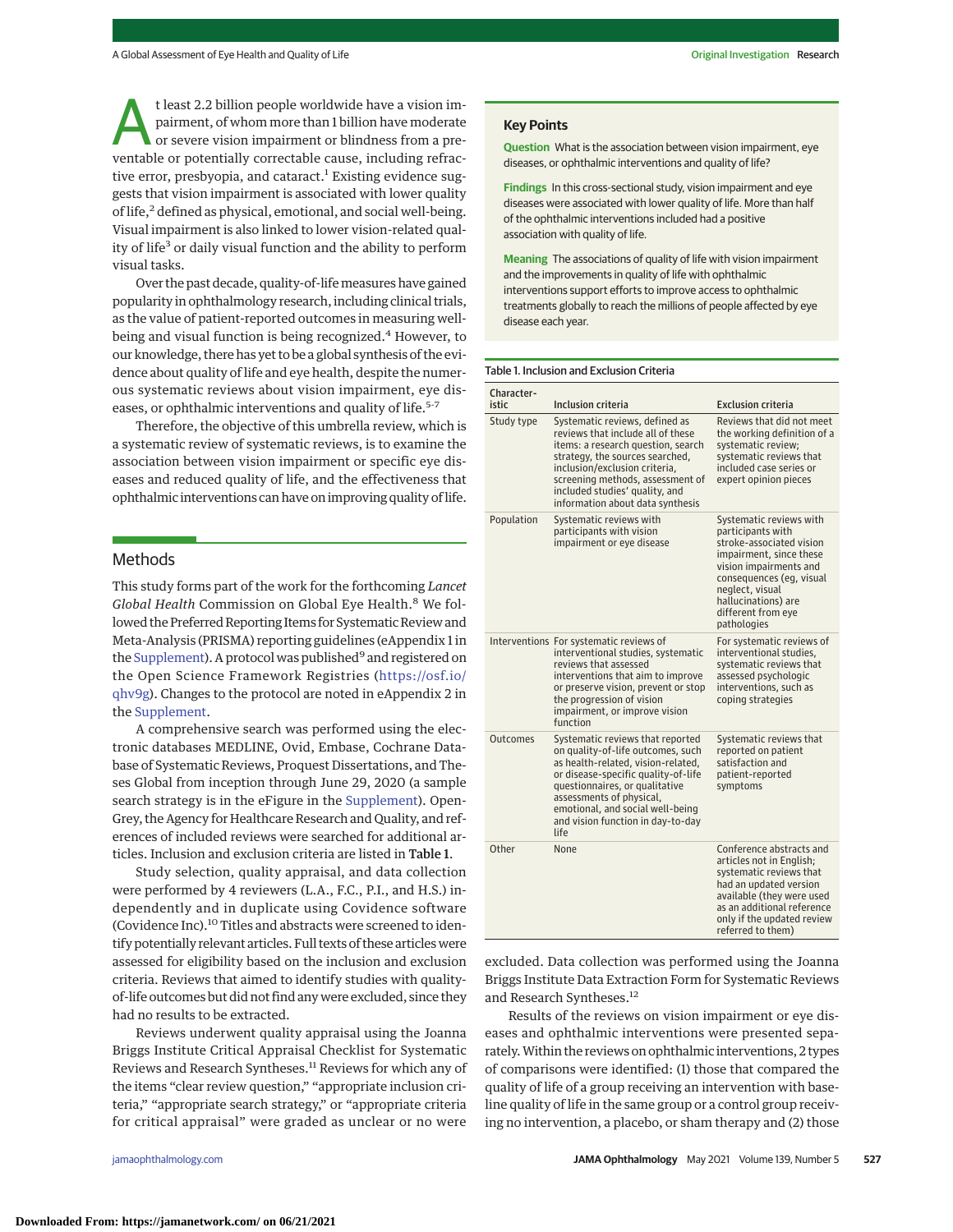that compared the quality of life of a group receiving 1 intervention with a group receiving another intervention, without comparison with a baseline or a group that received no intervention. Results from each type of comparison were described separately, and only comparisons with baseline or a group receiving no intervention were included in the Tables summarizing findings (Table 2 and Table 3).

When the same intervention or outcome was assessed by more than 1 review, the primary studies used by the reviews to inform the results were compared to assess the extent to which individual studies were included in more than 1 review. Results about associations were based on the reviews' interpretation of the estimates and accompanied by the measure of association and quality of the evidence assessment when available in the published review. Overall findings were presented in Table 2 and Table 3.

# Results

As described in the PRISMA flowchart (eTable 1 in the [Supple](https://jamanetwork.com/journals/jama/fullarticle/10.1001/jamaophthalmol.2021.0146?utm_campaign=articlePDF%26utm_medium=articlePDFlink%26utm_source=articlePDF%26utm_content=jamaophthalmol.2021.0146)[ment\)](https://jamanetwork.com/journals/jama/fullarticle/10.1001/jamaophthalmol.2021.0146?utm_campaign=articlePDF%26utm_medium=articlePDFlink%26utm_source=articlePDF%26utm_content=jamaophthalmol.2021.0146), 8070 unique titles and abstracts were screened; of these, 685 relevant full-text articles were assessed for eligibility. Ten eligible systematic reviews addressed quality of life and vision impairment or eye diseases, and 205 assessed ophthalmic interventions. Of the reviews concerning ophthalmic interventions, 143 were excluded because they did not identify any eligible studies with quality-of-life data in the literature.

Results of the quality assessment are presented in eTable 2 in the [Supplement.](https://jamanetwork.com/journals/jama/fullarticle/10.1001/jamaophthalmol.2021.0146?utm_campaign=articlePDF%26utm_medium=articlePDFlink%26utm_source=articlePDF%26utm_content=jamaophthalmol.2021.0146) Three reviews were excluded, 2 for not having appropriate critical appraisal criteria, and 1 for not having appropriate inclusion criteria. This left 9 reviews on vision impairment or eye diseases and 60 reviews on ophthalmic interventions included in the current analysis. Review characteristics are summarized in eTable 2 in the [Supplement.](https://jamanetwork.com/journals/jama/fullarticle/10.1001/jamaophthalmol.2021.0146?utm_campaign=articlePDF%26utm_medium=articlePDFlink%26utm_source=articlePDF%26utm_content=jamaophthalmol.2021.0146)

## Vision Impairment and Eye Diseases

In total, 9 systematic reviews6,7,47-53 published between 2010 and 2020 evaluated the association between vision impairment or eye disease and quality of life. Four of them had corresponding authors in the UK<sup>7,47,51,52</sup>; the rest were in the US,<sup>53</sup> Netherlands, <sup>48</sup> Taiwan, <sup>49</sup> China, <sup>50</sup> and Singapore.<sup>6</sup> Five<sup>6, 47-50</sup> were systematic reviews of observational quantitative studies,  $3^{7,51,52}$  were reviews of qualitative studies, and  $1^{53}$  was a review of both quantitative and qualitative studies (Table 3). None of the reviews graded the quality of the evidence.

The systematic reviews of observational quantitative studies focused on people with vision impairment, including adults<sup>48</sup> and specifically working-age<sup>47</sup> and older adults,  $49$ people with glaucoma,<sup>50</sup> diabetic retinopathy,<sup>6</sup> and children and adults with mendelian eye conditions, including retinitis pigmentosa, Usher syndrome, and mixed retinal dystrophies.<sup>53</sup> Among all the populations examined, vision impairment or eye diseases were associated with lower quality of life, including vision-related and health-related<sup>49</sup> and glaucoma-specific<sup>50</sup> quality of life. Moreover, people with vision impairment had poorer scores on quality-of-life subscales, such as mental

health,<sup>47</sup> psychosocial functioning,<sup>6</sup> and fatigue (odds ratio, 2.61 [95% CI, 1.69-4.04]).<sup>48</sup>

The systematic reviews of qualitative studies assessed emotional well-being and daily functioning among older adults with vision impairment<sup>7</sup> and age-related macular degeneration (AMD)<sup>51</sup> and children and adults with mendelian eye conditions,<sup>53</sup> including retinitis pigmentosa specifically in a second review.<sup>52</sup> The 2 reviews<sup>52,53</sup> that addressed retinitis pigmentosa included 2 overlapping primary studies. Emotional well-being among people with vision impairment, AMD, and retinitis pigmentosa was especially affected at the initial diagnosis, which was described as a shocking or traumatic event in the 3 reviews.7,51,52 Moreover, coping with AMD and retinitis pigmentosa was associated with negative thoughts, including depressive symptoms, fatigue, and isolation.<sup>51,52</sup> Vision impairment and mendelian eye conditions specifically also affected general daily functioning; people reported having to relinquish their independence and giving up on leisure activities.7,52,53 Difficulties performing visual tasks, such as reading and seeing in changing light conditions, were also reported by people with retinitis pigmentosa.<sup>52</sup>

Overall, 5 exposures (vision impairment; AMD; diabetic retinopathy; mendelian eye conditions, including retinitis pigmentosa; and glaucoma) were evaluated for their association with quality of life. A summary of findings is presented in the Box.

# Ophthalmic Interventions

In total, 60 systematic reviews published between 2005 and 2020 evaluated ophthalmic interventions using quality-oflife outcomes. Seventeen had corresponding authors in the UK,18,19,23,26,28,29,32,37,42-44,46,54-59 13 in the US,13,20,21,38-40,60-66 6 in China, 24, 27, 30, 67-69 6 in Italy, 22, 25, 70-73 3 in Brazil, 34, 45, 74 3 in Canada,  $14,15,17$  2 in Denmark,  $75,76$  2 in Spain,  $33,42$  and 1 each in Uruguay, <sup>41</sup> Switzerland, <sup>16</sup> Bahrain, <sup>73</sup> Germany, <sup>77</sup> Belgium, <sup>31</sup> the Netherlands,<sup>36</sup> Taiwan,<sup>35</sup> and Australia.<sup>78</sup> Thirty-nine reviews reported vision-related quality-of-life measures<sup>13,15,16,19,21-34,37,42,44,54,55,58-62,66-71,73-77</sup>; 7, diseasespecific measures<sup>35,38-41,57,65</sup>; 4, generic measures<sup>14,45,56,72</sup>; and 10, more than 1 measure type.<sup>17,18,20,36,43,46,63,64,78,79</sup> Reviews that assessed and reported the quality of the evidence either used the Grading of Recommendations, Assessment, Development, and Evaluations (GRADE) tool with 4 possible levels of evidence (very low, low, moderate, or high)<sup>80</sup> or the US Preventive Services Task Force scale for overall quality of the evidence (poor, fair, or good).<sup>81</sup>

Findings about quality of life after ophthalmic interventions compared with quality of life at baseline or in a group receiving no intervention are presented in Table 2. Seven systematic reviews $13-19$  addressed interventions for ageassociated cataract. One review<sup>13</sup> found improvement in visionrelated quality of life after treatment of early vision impairment attributable to cataract in 3 of the 5 studies included (with fairquality evidence). Two reviews<sup>14,15</sup> using results from the same primary studies showed improved vision-related quality of life in the group receiving expedited cataract surgery compared with the control group with a routine waiting time for surgery, and a third<sup>16</sup> found benefits to immediate cataract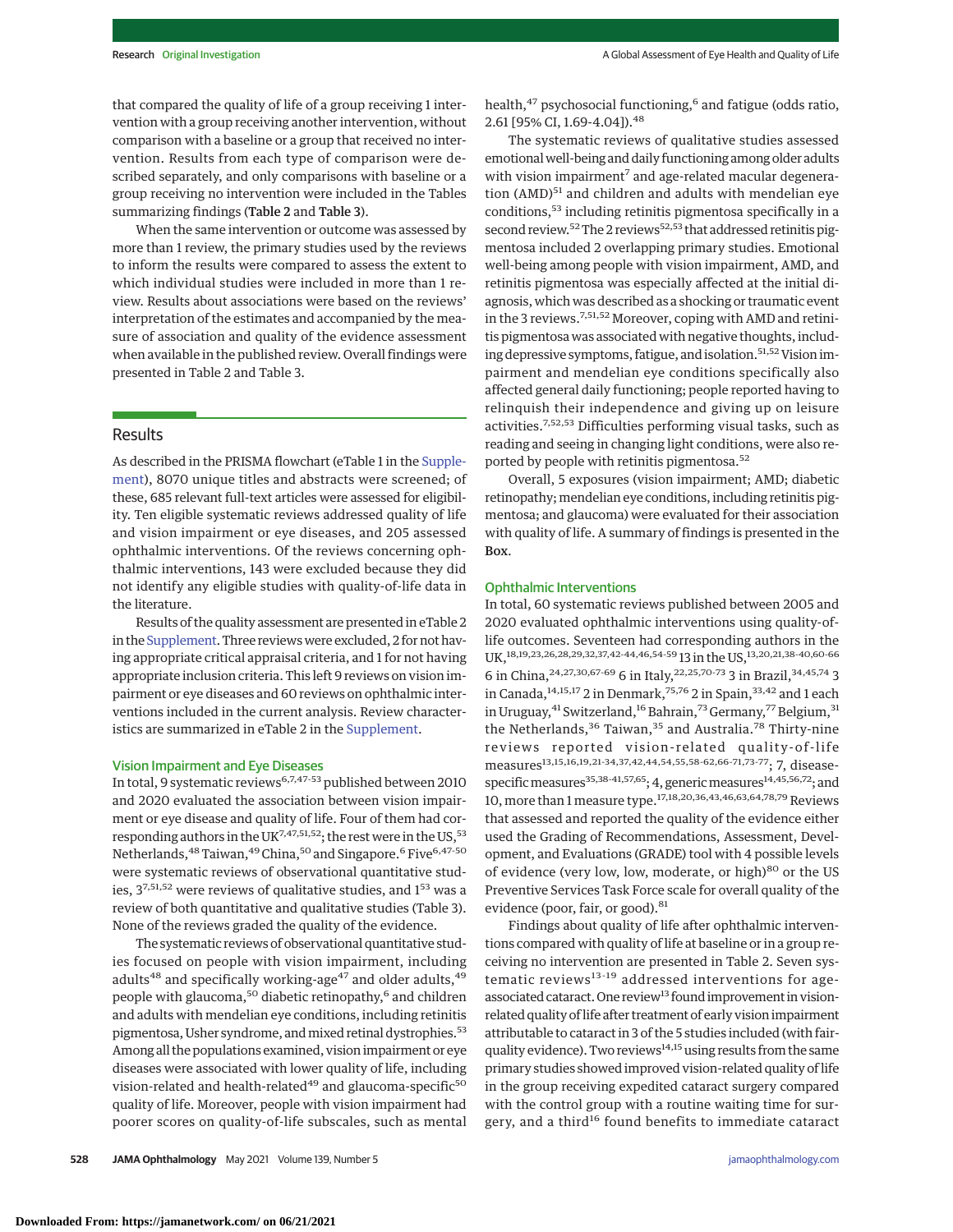| Quality of<br>evidence                       |                      | Fair                                                                                                                                                                                                                  | $\widetilde{\Xi}$                                                                                                                                                                                      | Ξ                                                                                                                                                                                                                                                                 | <b>NOT</b>                                                                                                                                                                                         | Moderate                                                                                                                                                                                                                                                                                | $\widetilde{\Xi}$                                                                                                                                                                                                                                                                         | $\widetilde{\Xi}$                                                                                                                                                                                                  | $\widetilde{\Xi}$                                                                                                                                                                                                                                                                                             | $\widetilde{\Xi}$                                                                                                                                                                                           |                  | Fair                                                                                                                                                                                                                                                                                                                       |
|----------------------------------------------|----------------------|-----------------------------------------------------------------------------------------------------------------------------------------------------------------------------------------------------------------------|--------------------------------------------------------------------------------------------------------------------------------------------------------------------------------------------------------|-------------------------------------------------------------------------------------------------------------------------------------------------------------------------------------------------------------------------------------------------------------------|----------------------------------------------------------------------------------------------------------------------------------------------------------------------------------------------------|-----------------------------------------------------------------------------------------------------------------------------------------------------------------------------------------------------------------------------------------------------------------------------------------|-------------------------------------------------------------------------------------------------------------------------------------------------------------------------------------------------------------------------------------------------------------------------------------------|--------------------------------------------------------------------------------------------------------------------------------------------------------------------------------------------------------------------|---------------------------------------------------------------------------------------------------------------------------------------------------------------------------------------------------------------------------------------------------------------------------------------------------------------|-------------------------------------------------------------------------------------------------------------------------------------------------------------------------------------------------------------|------------------|----------------------------------------------------------------------------------------------------------------------------------------------------------------------------------------------------------------------------------------------------------------------------------------------------------------------------|
| Findings                                     |                      | and function after cataract surgery. Two studies found<br>Three studies found moderate improvement in VRQOL<br>similar VRQOL in the groups with vs without cataract<br>surgery (measures of association not provided) | Better QOL in the group that received cataract surgery in<br><6 wk vs a group awaiting surgery (routine waiting time,<br>>6 mo) at 6 mo after randomization (measures of<br>association not provided). | cataract surgery vs control groups still awaiting cataract<br>surgery 6 mo after randomization. Deterioration in<br>VRQOL in the control group while waiting (measures of<br>Significant VRQOL benefits in the groups that received<br>association not provided). | Better VRQOL in the immediate-cataract surgery group<br>vs the control group awaiting surgery (waiting time >6<br>mo) after 6 mo of follow-up (MD, 1.60 [95% Cl,<br>$0.61 - 2.59$ ]; $l^2 = NA$ ). | was smaller after second-eye surgery than after first-eye<br>cataract surgery in 1 eye only was reported in all studies.<br>Four studies found that the magnitude of improvement<br>Better VRQOL after second-eye cataract surgery vs<br>surgery (measures of association not provided) | meaningful (VF-14: study 1: MD, 7.5 [95% Cl, 5.1-9.9];<br>cataract surgery, but the difference was not clinically<br>P < .001; study 2: MD, 8.24 [95% CI, 4.35-12.36];<br>second-eye surgery vs those awaiting second-eye<br>Better VRQOL existed in those post-expedited<br>$P < .001$ ) | surgery, 3 found no improvement in HRQOL, and 2 found<br>mixed results (measures of association not provided)<br>improvement in HRQOL after second-eye cataract<br>Inconsistent and mixed results. One study found | surgery. One study found clinically relevant improvement<br>expedited vs no second-eye surgery (point difference,<br>improvement in HRQOL after second-eye cataract<br>in the mental health component of HRQOL after<br>Mixed results; 2 studies found no significant<br>$1.90$ [95% CI, 0.03-3.79]; P < .05) | extracapsular cataract extraction with posterior chamber<br>IOL vs aphakic glasses across all categories (measures of<br>Improved VRQOL in both groups, with the advantage of<br>association not provided). |                  | improved by a mean of approximately 10 of 100 points in<br>correction of refractive error with eyeglasses compared<br>with delayed treatment (scores on the NEI-VFQ were<br>vision-related function in the group with immediate<br>Beneficial effects of corrective lenses on VRQOL or<br>the immediate-treatment groups). |
| primary studies <sup>c</sup><br>Countries of |                      | $\widetilde{\Xi}$                                                                                                                                                                                                     | The UK                                                                                                                                                                                                 | The UK                                                                                                                                                                                                                                                            | Australia                                                                                                                                                                                          | $\cong$                                                                                                                                                                                                                                                                                 | The UK and Spain                                                                                                                                                                                                                                                                          | $\widetilde{\equiv}$                                                                                                                                                                                               | The UK and Spain                                                                                                                                                                                                                                                                                              | India                                                                                                                                                                                                       |                  | $\widetilde{B}$                                                                                                                                                                                                                                                                                                            |
| Study<br>Type                                |                      | studies<br>Cohort                                                                                                                                                                                                     | <b>RCTs</b>                                                                                                                                                                                            | <b>RCTs</b>                                                                                                                                                                                                                                                       | RCT                                                                                                                                                                                                | 3 RCTs, 4<br>studies<br>cohort                                                                                                                                                                                                                                                          | RCT                                                                                                                                                                                                                                                                                       | 3<br>3 RCTs,<br>studies<br>cohort                                                                                                                                                                                  | RCT                                                                                                                                                                                                                                                                                                           | RCT                                                                                                                                                                                                         |                  | RCT                                                                                                                                                                                                                                                                                                                        |
| Studies,<br>έ.                               |                      | S                                                                                                                                                                                                                     | $\sim$                                                                                                                                                                                                 | $\sim$                                                                                                                                                                                                                                                            | $\overline{ }$                                                                                                                                                                                     | $\overline{ }$                                                                                                                                                                                                                                                                          | $\sim$                                                                                                                                                                                                                                                                                    | 6                                                                                                                                                                                                                  | 3                                                                                                                                                                                                                                                                                                             | $\overline{ }$                                                                                                                                                                                              |                  | $\sim$                                                                                                                                                                                                                                                                                                                     |
| pants, No. <sup>b</sup><br>Partici-          |                      | 1627                                                                                                                                                                                                                  | $\frac{\alpha}{\beta}$                                                                                                                                                                                 | 514                                                                                                                                                                                                                                                               | 56                                                                                                                                                                                                 | 1554                                                                                                                                                                                                                                                                                    | 535                                                                                                                                                                                                                                                                                       | 1261                                                                                                                                                                                                               | 743                                                                                                                                                                                                                                                                                                           | 3400                                                                                                                                                                                                        |                  |                                                                                                                                                                                                                                                                                                                            |
| assment<br>Asse                              |                      | Treatment of early impairment<br>in visual acuity due to cataract<br>error                                                                                                                                            | Expedited (<6 wk waiting<br>time) first-eye or second-eye<br>cataract surgery vs control<br>group awaiting surgery                                                                                     | Expedited (<6 wk waiting<br>time) first-eye or second-eye<br>cataract surgery vs control<br>group awaiting surgery                                                                                                                                                | Immediate vs no or delayed<br>cataract surgery (>6 mo)<br>among patients with AMD                                                                                                                  | Second-eye cataract surgery<br>vs cataract surgery in 1 eye<br>only                                                                                                                                                                                                                     | Second-eye cataract surgery<br>vs cataract surgery in 1 eye<br>only                                                                                                                                                                                                                       | Second-eye cataract surgery<br>vs cataract surgery in 1 eye<br>only                                                                                                                                                | Second-eye cataract surgery<br>vs cataract surgery in 1 eye<br>$\sin y$                                                                                                                                                                                                                                       | chamber IOL vs intracapsular<br>extraction with posterior<br>cataract extraction with<br>Extracapsular cataract<br>aphakic glasses                                                                          |                  | Treatment of early impairment 282<br>in visual acuity due to<br>uncorrected refractive error                                                                                                                                                                                                                               |
| Assessment<br>tools                          |                      | $\widetilde{\Xi}$                                                                                                                                                                                                     | $\widetilde{\Xi}$                                                                                                                                                                                      | $VF-14$                                                                                                                                                                                                                                                           | questionnaire<br>Impairment<br>mpact of<br>Vision                                                                                                                                                  | question-<br>naire, or<br>ADVS<br>Tailored<br>VF-14,                                                                                                                                                                                                                                    | $VF-14$                                                                                                                                                                                                                                                                                   | SIP, HRQOL,<br>SF-12, SF-36,<br>EQ-5D, or SRS                                                                                                                                                                      | SF-12, SF-36,<br>or EQ-5D                                                                                                                                                                                                                                                                                     | $\widetilde{\Xi}$                                                                                                                                                                                           |                  | NEI-VFQ                                                                                                                                                                                                                                                                                                                    |
| Quality of lif<br>outcome or<br>measure      |                      | VRQOL after<br>cataract<br>surgery                                                                                                                                                                                    | Patient QOL<br>and<br>satisfaction                                                                                                                                                                     | VRQOL                                                                                                                                                                                                                                                             | VRQOL                                                                                                                                                                                              | Self-reported<br>functioning<br>visual                                                                                                                                                                                                                                                  | VRQOL                                                                                                                                                                                                                                                                                     | <b>HRQOL</b>                                                                                                                                                                                                       | <b>HRQOL</b>                                                                                                                                                                                                                                                                                                  | VRQOL                                                                                                                                                                                                       |                  | <b>VRQOL</b>                                                                                                                                                                                                                                                                                                               |
| lead author<br>Country of                    |                      |                                                                                                                                                                                                                       | Canada                                                                                                                                                                                                 | Canada                                                                                                                                                                                                                                                            | Switzerland                                                                                                                                                                                        | Canada                                                                                                                                                                                                                                                                                  | $\leq$                                                                                                                                                                                                                                                                                    | Canada                                                                                                                                                                                                             | $\leq$                                                                                                                                                                                                                                                                                                        | š                                                                                                                                                                                                           |                  | $\leq$                                                                                                                                                                                                                                                                                                                     |
| Year                                         |                      | $\leq$<br>2016                                                                                                                                                                                                        | 2007                                                                                                                                                                                                   | 2007                                                                                                                                                                                                                                                              | 2017                                                                                                                                                                                               | 2013                                                                                                                                                                                                                                                                                    | 2014                                                                                                                                                                                                                                                                                      | 2013                                                                                                                                                                                                               | 2014                                                                                                                                                                                                                                                                                                          | 2009                                                                                                                                                                                                        |                  | 2016                                                                                                                                                                                                                                                                                                                       |
| Source                                       | Age-related cataract | Chou,<br>et al <sup>13</sup>                                                                                                                                                                                          | Hodge,<br>et al <sup>14</sup>                                                                                                                                                                          | Conner-<br>Spady,<br>et al <sup>15</sup>                                                                                                                                                                                                                          | Casparis,<br>et al <sup>16</sup>                                                                                                                                                                   | Ishikawa,<br>et al <sup>17</sup>                                                                                                                                                                                                                                                        | Frampton,<br>et al <sup>18</sup>                                                                                                                                                                                                                                                          | Ishikawa,<br>et al <sup>17</sup>                                                                                                                                                                                   | Frampton,<br>et al <sup>18</sup>                                                                                                                                                                                                                                                                              | Riaz,<br>et al <sup>19</sup>                                                                                                                                                                                | Refractive error | Chou, et al $^{13}$                                                                                                                                                                                                                                                                                                        |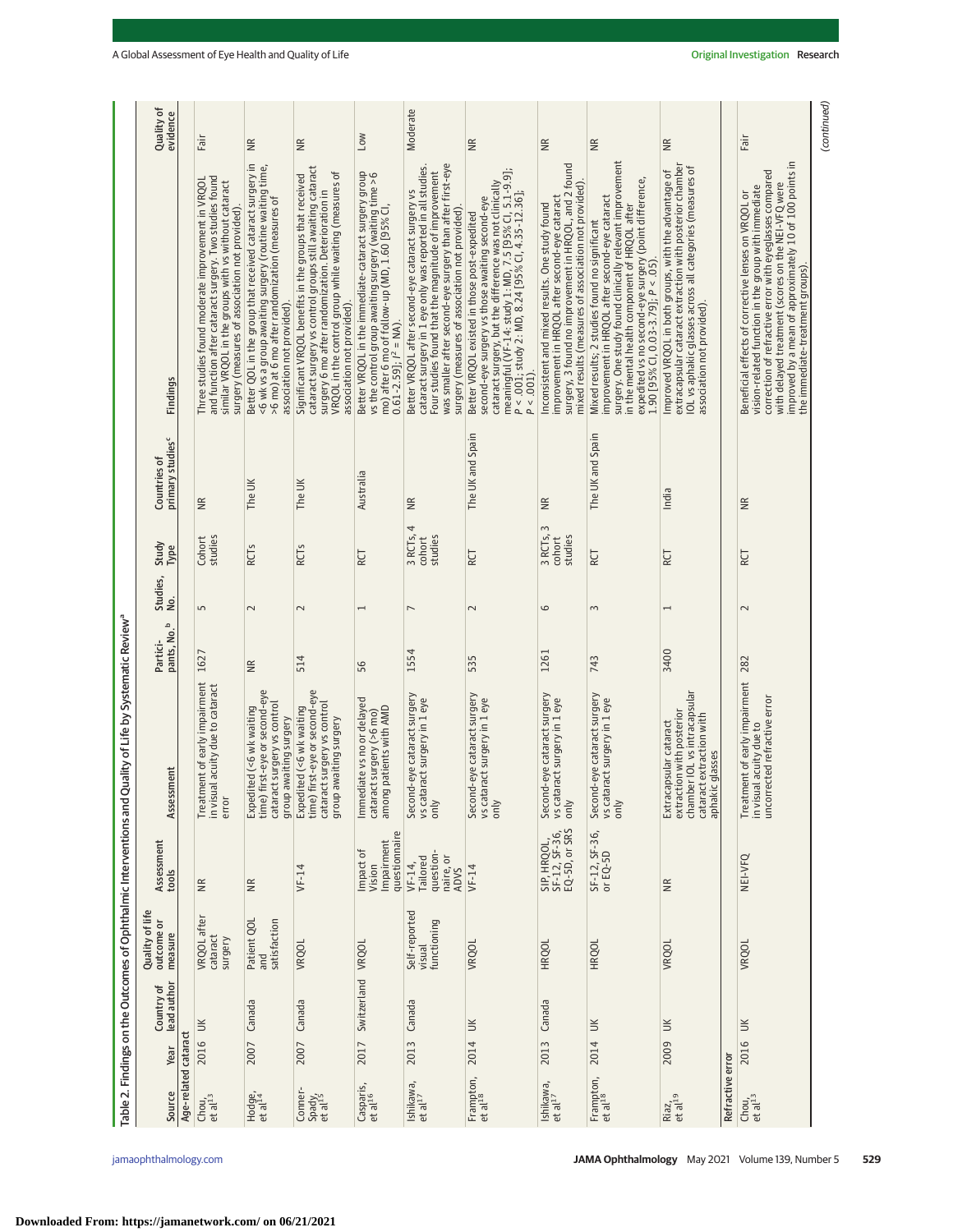|                                                                   | Quality of<br>evidence                       |                                  | Fair                                                                                                                                                                                        | Moderate                                                                 | High                                                                                                                                                                                                                                                                                                                          | <b>NO7</b>                                                                                            | $\widetilde{\equiv}$                                                                                                                       | No7                                                                                                        | <b>No7</b>                                                                                                   | $\widetilde{\Xi}$                                                                                                 |                | Moderate                                                                                                                                                                                                           | (continued) |
|-------------------------------------------------------------------|----------------------------------------------|----------------------------------|---------------------------------------------------------------------------------------------------------------------------------------------------------------------------------------------|--------------------------------------------------------------------------|-------------------------------------------------------------------------------------------------------------------------------------------------------------------------------------------------------------------------------------------------------------------------------------------------------------------------------|-------------------------------------------------------------------------------------------------------|--------------------------------------------------------------------------------------------------------------------------------------------|------------------------------------------------------------------------------------------------------------|--------------------------------------------------------------------------------------------------------------|-------------------------------------------------------------------------------------------------------------------|----------------|--------------------------------------------------------------------------------------------------------------------------------------------------------------------------------------------------------------------|-------------|
|                                                                   | Findings                                     |                                  | Mild to moderate improvements in VRQOL in the groups<br>differences were not always significant (measures of<br>who took anti-VEGF vs sham injections, but the<br>association not provided) | Greater improvement in VRQOL in the ranibizumab than                     | aflibercept and ranibizumab groups to a similar extent<br>(MD, –0.39 [95% Cl, –1.71 to 0.93]; I <sup>2</sup> = 54.71%).<br>mprovement in VRQOL from baseline to 1 y in both                                                                                                                                                   | Better VRQOL in the surgery vs observation group at 1 y<br>(RR, 1.35 [95% Cl, 1.09-1.68]; /² = 0.0%). | No differences in VRQOL between treatment and<br>observation groups 12 or 24 mo after treatment<br>(measures of association not provided). | Better VRQOL in the multivitamin supplements group vs<br>placebo at 24 mo (MD, 12.3 [95% CI, 4.24-20.36]). | Similar VRQOL changes in the intervention and placebo<br>groups at 12 mo (MD, 1.48 [95% CI, –5.53 to 8.49]). | No significant difference in VRQOL improvement<br>between groups (weighted MD, 6.51 [95% CI, –6.16 to<br>19.17]). |                | group vs laser photocoagulation group (mean change in<br>composite score, 5.14 [95% C1, 2.96-7.32]).<br>Improvement in VRQOL from baseline to 6 or 12 mo in<br>both groups; greater improvement in the ranibizumab |             |
|                                                                   | Countries of<br>primary studies <sup>c</sup> |                                  | $\widetilde{B}$                                                                                                                                                                             | Germany, Hungary,<br>Czech Republic,<br>The US, France,<br>and Australia | Germany, Hungary,<br>India, Israel, Italy,<br>Australia, Austria,<br>Colombia, Czech<br>Republic, France,<br>Poland, Portugal<br>Switzerland, and<br>The US, Canada,<br>Brazil, Belgium,<br>Slovakia, Spain,<br>Japan, Latvia,<br>Netherlands,<br>South Korea,<br>Mexico, the<br>Argentina,<br>Singapore,<br>Sweden<br>the UK | The US                                                                                                | The UK                                                                                                                                     | <b>Italy</b>                                                                                               | China                                                                                                        | ₩                                                                                                                 |                | Australia, Canada,<br>Canada, Europe,<br>and Turkey                                                                                                                                                                |             |
|                                                                   | Study<br>Type                                |                                  | Trials??                                                                                                                                                                                    | RCT                                                                      | RCT                                                                                                                                                                                                                                                                                                                           | RCT                                                                                                   | <b>RCT</b>                                                                                                                                 | RCT                                                                                                        | RCT                                                                                                          | <b>RCT</b>                                                                                                        |                | RCT                                                                                                                                                                                                                |             |
|                                                                   | Studies,<br>No.                              |                                  | 3                                                                                                                                                                                           | $\sim$                                                                   | $\sim$                                                                                                                                                                                                                                                                                                                        | $\sim$                                                                                                |                                                                                                                                            |                                                                                                            | $\overline{ }$                                                                                               | $\sim$                                                                                                            |                | 3                                                                                                                                                                                                                  |             |
|                                                                   | Partici-<br>pants, No. <sup>b</sup>          |                                  | $\frac{R}{R}$                                                                                                                                                                               | 1134                                                                     | 2412                                                                                                                                                                                                                                                                                                                          | 689                                                                                                   | 203                                                                                                                                        | 110                                                                                                        | 108                                                                                                          | 253                                                                                                               |                | 412                                                                                                                                                                                                                |             |
| I Quality of Life by Systematic Review <sup>a</sup> (continued)   | Assessment                                   |                                  | Anti-VEGF injections vs<br>control for neovascular AMD                                                                                                                                      | Anti-VEGF injections vs<br>control for neovascular AMD                   | therapy vs baseline for AMD<br>Aflibercept or ranibizumab                                                                                                                                                                                                                                                                     | Macular/submacular surgery<br>vs observation for subfoveal<br>neovascular AMD                         | Radiotherapy vs observation<br>for neovascular AMD                                                                                         | Multivitamin supplements vs<br>placebo or no treatment for<br>AMD                                          | Lutein and/or zeaxanthin vs<br>placebo for AMD                                                               | Lutein and/or zeaxanthin vs<br>placebo for AMD                                                                    |                | photocoagulation for diabetic<br>macular edema<br>Anti-VEGF therapy vs laser                                                                                                                                       |             |
|                                                                   | Assessment<br>tools                          |                                  | $\frac{R}{R}$                                                                                                                                                                               | NEI-VFQ                                                                  | NEI-VFQ-25                                                                                                                                                                                                                                                                                                                    | NEI-VFQ-25                                                                                            | Dependent on<br>Vision<br>questionnaire<br>Daily Living<br>Tasks                                                                           | NEI-VFQ-25                                                                                                 | 5<br>NEI VFQ-2                                                                                               | VFQ                                                                                                               |                | NEI-VFQ-25                                                                                                                                                                                                         |             |
| Table 2. Findings on the Outcomes of Ophthalmic Interventions and | Quality of life<br>outcome or<br>measure     |                                  | VRQOL                                                                                                                                                                                       | VRQOL                                                                    | <b>VRQOL</b>                                                                                                                                                                                                                                                                                                                  | <b>VRQOL</b>                                                                                          | <b>VRQOL</b>                                                                                                                               | VRQOL                                                                                                      | QOL                                                                                                          | VRQOL                                                                                                             |                | <b>VRQOL</b>                                                                                                                                                                                                       |             |
|                                                                   | lead author<br>Country of                    | Age-related macular degeneration |                                                                                                                                                                                             | $\leq$                                                                   | $\frac{5}{2}$                                                                                                                                                                                                                                                                                                                 | <b>Italy</b>                                                                                          | $\leq$                                                                                                                                     | $\leq$                                                                                                     | $\leq$                                                                                                       | China                                                                                                             |                | <b>Italy</b>                                                                                                                                                                                                       |             |
|                                                                   | Year                                         |                                  | 2016 UK                                                                                                                                                                                     | 2019                                                                     | 2016                                                                                                                                                                                                                                                                                                                          | 2009                                                                                                  | 2010                                                                                                                                       | 2017                                                                                                       | 2017                                                                                                         | 2014                                                                                                              |                | 2018                                                                                                                                                                                                               |             |
|                                                                   | Source                                       |                                  | Chou, et al $^{13}$                                                                                                                                                                         | Solomon,<br>et al <sup>20</sup>                                          | Sarwar,<br>et al <sup>21</sup>                                                                                                                                                                                                                                                                                                | Giansanti,<br>et al <sup>22</sup>                                                                     | Evans,<br>et al <sup>23</sup>                                                                                                              | $Evars$ ,<br>et al <sup>23</sup>                                                                           | Evans,<br>et al <sup>23</sup>                                                                                | Liu,<br>et al <sup>24</sup>                                                                                       | Retina (other) | Virgili,<br>et al <sup>25</sup>                                                                                                                                                                                    |             |

**530 JAMA Ophthalmology** May 2021 Volume 139, Number 5 **(Reprinted)** and proportional interview of the state of the state of the state of the state of the state of the state of the state of the state of the state of the st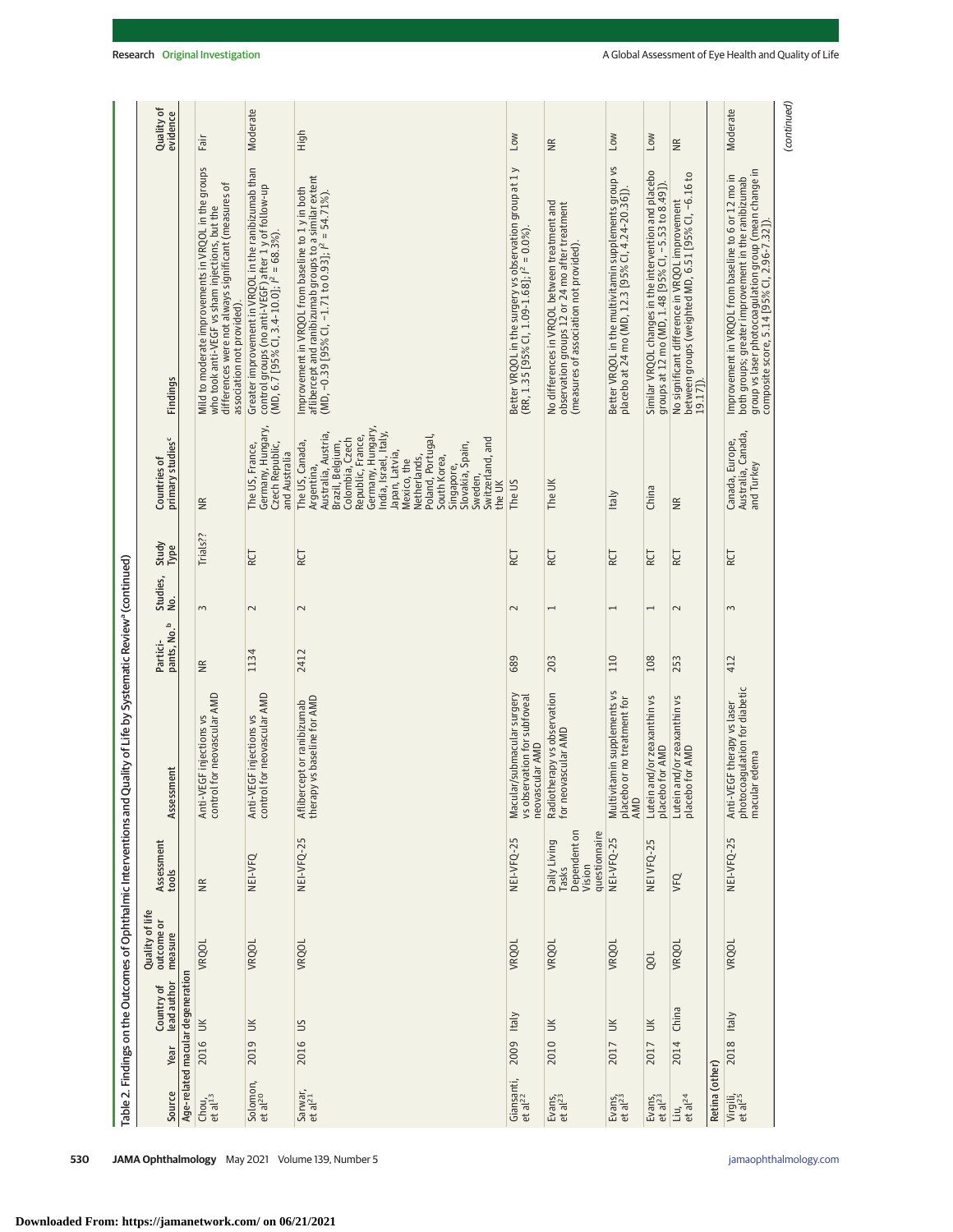|                                                                   | Quality of<br>evidence                       | Moderate                                                                                                                               | High                                                                                                                                          | $\widetilde{\Xi}$                                                                                                                                                                               | Ξ                                                                                                                                                                                                                                                                                                                                                            | Moderate                                                                                                                    | Ξ                                                                                                                                                                                                                   | Moderate                                                                                                                                        | Ξ                                                                                                                                                                                                    |          | $\widetilde{\Xi}$                                                                          | $\widetilde{\equiv}$                                                                                                                                    |            | Very low                                                                                                                                                                                                                               |
|-------------------------------------------------------------------|----------------------------------------------|----------------------------------------------------------------------------------------------------------------------------------------|-----------------------------------------------------------------------------------------------------------------------------------------------|-------------------------------------------------------------------------------------------------------------------------------------------------------------------------------------------------|--------------------------------------------------------------------------------------------------------------------------------------------------------------------------------------------------------------------------------------------------------------------------------------------------------------------------------------------------------------|-----------------------------------------------------------------------------------------------------------------------------|---------------------------------------------------------------------------------------------------------------------------------------------------------------------------------------------------------------------|-------------------------------------------------------------------------------------------------------------------------------------------------|------------------------------------------------------------------------------------------------------------------------------------------------------------------------------------------------------|----------|--------------------------------------------------------------------------------------------|---------------------------------------------------------------------------------------------------------------------------------------------------------|------------|----------------------------------------------------------------------------------------------------------------------------------------------------------------------------------------------------------------------------------------|
|                                                                   | Findings                                     | Significant improvement in VRQOL in the anti-VEGF vs<br>sham groups at 6 mo (MD not provided; range, 6.2 to<br>7.5, based on 1 study). | Significant improvement in VRQOL in the anti-VEGF vs<br>sham groups at 6 mo (MD, 4.58 [95% CI, 2.93-6.23];<br>P < .001;   <sup>2</sup> = 0%). | aflibercept and ranibizumab groups vs sham groups at 6<br>mo (MDs, 6.4, 4.0, nad 3.4, respectively; confidence<br>Significantly better changes in VRQOL in both the<br>intervals not provided). | the 0.3-mg ranibizumab group; 10.4 [95% Cl, 8.3-12.4]<br>Greater VRQOL improvement in the ranibizumab groups<br>vs sham group at 6 mo of treatment (change in<br>NEI-VFQ-25 composite score, 9.3 [95% Cl, 7.2-11.4] in<br>3.6-7.3] in the sham group; $P < 0.005$ for each group vs<br>in the 0.5-mg ranibizumab group; and 5.4 [95% CI,<br>the sham group). | Better VRQOL outcomes in the anti-VEGF vs sham groups<br>(mean change in NEI-VFQ-25 score, 5.72 [95% CI<br>$1.60 - 9.84$ ]. | A higher proportion of people in the ocriplasmin group<br>had a clinically meaningful improvement in VRQOL vs<br>those in the control group (difference in proportions,<br>$11.8\%$ [95% CI, 3.8%-19.7%]; P = .004) | Greater improvement in VRQOL in the ocriplasmin group<br>vs sham/placebo group at 6 mo (MD in improvement, 2.7<br>[95% CI, $0.8-4.6$ ] points). | Best disease who received nutritional supplementation vs<br>No significant differences in VRQOL were noted between<br>the groups of participants with retinitis pigmentosa and<br>those who did not. |          | No significant difference in VRQOL between the<br>treatment and placebo groups at 3 y.     | No significant change in QOL from baseline to follow-up<br>at 6 mo in the selective laser trabeculoplasty and<br>medication and medication-only groups. |            | heterogenous and imprecisely estimated, including no<br>benefit (standardized MD, -0.19 [95% Cl, -0.54 to<br>rehabilitation, but the effects were moderately<br>Small benefit in VRQOL favoring low vision<br>$0.15$ ]; $l^2 = 34\%$ . |
|                                                                   | primary studies <sup>c</sup><br>Countries of | Canada, Colombia,<br>Israel, and the US<br>Europe, India,<br>Asia/Pacific,<br>Argentina,                                               | Canada, Colombia,<br>Israel, and the US<br>Europe, India,<br>Asia/Pacific,<br>Argentina,                                                      | $\widetilde{\Xi}$                                                                                                                                                                               | The US                                                                                                                                                                                                                                                                                                                                                       | Hong Kong, Japan,<br>Korea, Singapore,<br>and Taiwan                                                                        | ΨŘ                                                                                                                                                                                                                  | Spain, and the UK<br>The US, Belgium,<br>Germany, Poland,<br>Czech Republic,                                                                    | The US and Canada                                                                                                                                                                                    |          | $\widetilde{\Xi}$                                                                          | countries in Asia<br>Unspecified                                                                                                                        |            | The US, Germany,<br>and Canada                                                                                                                                                                                                         |
|                                                                   | Study<br>Type                                | RCT                                                                                                                                    | RCT                                                                                                                                           | RCT                                                                                                                                                                                             | RCT                                                                                                                                                                                                                                                                                                                                                          | RCT                                                                                                                         | RCT                                                                                                                                                                                                                 | RCT                                                                                                                                             | RCT                                                                                                                                                                                                  |          | RCT                                                                                        | RCT                                                                                                                                                     |            | <b>RCT</b>                                                                                                                                                                                                                             |
|                                                                   | Studies,<br>No.                              | $\sim$                                                                                                                                 | 3                                                                                                                                             | $\sim$                                                                                                                                                                                          | $\overline{ }$                                                                                                                                                                                                                                                                                                                                               | $\overline{ }$                                                                                                              | $\sim$                                                                                                                                                                                                              | $\sim$                                                                                                                                          | $\sim$                                                                                                                                                                                               |          | $\overline{ }$                                                                             |                                                                                                                                                         |            | LN                                                                                                                                                                                                                                     |
|                                                                   | pants, No. <sup>b</sup><br>Partici-          | 743                                                                                                                                    | 743                                                                                                                                           | 782                                                                                                                                                                                             | 397                                                                                                                                                                                                                                                                                                                                                          | 121                                                                                                                         | 870                                                                                                                                                                                                                 | 656                                                                                                                                             | 52                                                                                                                                                                                                   |          | 255                                                                                        | $\overline{4}$                                                                                                                                          |            | 262                                                                                                                                                                                                                                    |
| Quality of Life by Systematic Review <sup>a</sup> (continued)     | Assessment                                   | Anti-VEGF injection vs sham<br>injection for macular edema<br>secondary to central retinal<br>occlusion<br>vein                        | Anti-VEGF injection vs sham<br>injection for macular edema<br>secondary to central retinal<br>occlusion<br>vein                               | Anti-VEGF injection vs sham<br>injection for macular edema<br>secondary to central retinal<br>vein occlusion                                                                                    | Anti-VEGF injection vs sham<br>injection for macular edema<br>secondary to branch retinal<br>occlusion<br>vein                                                                                                                                                                                                                                               | neovascularization secondary<br>Anti-VEGF injection vs sham<br>to pathological myopia<br>injection for choroidal            | Ocriplasmin injection vs sham<br>or placebo injection for<br>symptomatic vitreomacular<br>traction                                                                                                                  | Ocriplasmin injection vs sham<br>symptomatic vitreomacular<br>adhesion<br>or placebo injection for                                              | Nutritional supplementation<br>retinal dystrophies (retinitis<br>pigmentosa, Best disease)<br>treatments for hereditary                                                                              |          | for early open-angle glaucoma<br>Laser trabeculoplasty and<br>topical β-blocker vs placebo | Selective laser trabeculoplasty<br>medication or medication<br>for open-angle glaucoma<br>only<br>and                                                   |            | glasses) vs passive control for<br>adults with vision impairment<br>methods of enhancing vision<br>Vision rehabilitation using<br>(eg, low-vision outpatient<br>service, customized prism                                              |
|                                                                   | Assessment<br>tools                          | NEI-VFQ-25                                                                                                                             | NEI-VFQ-25                                                                                                                                    | NEI-VFQ-25                                                                                                                                                                                      | NEI-VFQ-25                                                                                                                                                                                                                                                                                                                                                   | NEI-VFQ-25                                                                                                                  | NEI-VFQ-25                                                                                                                                                                                                          | VFQ                                                                                                                                             | VAQ and<br>VF-14                                                                                                                                                                                     |          | NEI VFQ-25                                                                                 | $GQL - 15$                                                                                                                                              |            | nventory, IVI<br>25,<br>NEI-VFQ-<br>Activity<br>VFQ48,<br>$VA-LV-$                                                                                                                                                                     |
| Table 2. Findings on the Outcomes of Ophthalmic Interventions and | Quality of life<br>outcome or<br>measure     | <b>VRQOL</b>                                                                                                                           | <b>VRQOL</b>                                                                                                                                  | VRQOL                                                                                                                                                                                           | VRQOL                                                                                                                                                                                                                                                                                                                                                        | VRQOL                                                                                                                       | <b>VRQOL</b>                                                                                                                                                                                                        | VRQOL                                                                                                                                           | VRQOL                                                                                                                                                                                                |          | VRQOL                                                                                      | gol                                                                                                                                                     |            | <b>VRQOL</b>                                                                                                                                                                                                                           |
|                                                                   | lead author<br>Country of                    |                                                                                                                                        | China                                                                                                                                         | $\leq$                                                                                                                                                                                          | $\leq$                                                                                                                                                                                                                                                                                                                                                       | China                                                                                                                       | Belgium                                                                                                                                                                                                             | š                                                                                                                                               | Spain                                                                                                                                                                                                |          | Brazil                                                                                     | Taiwan                                                                                                                                                  |            | Netherlands<br>the                                                                                                                                                                                                                     |
|                                                                   | Year                                         |                                                                                                                                        | 2014                                                                                                                                          | 2014                                                                                                                                                                                            | 2013                                                                                                                                                                                                                                                                                                                                                         | 2016                                                                                                                        |                                                                                                                                                                                                                     |                                                                                                                                                 | 2017                                                                                                                                                                                                 |          | 2007                                                                                       | 2020                                                                                                                                                    |            | 2020                                                                                                                                                                                                                                   |
|                                                                   | Source                                       | Braithwaite, 2014 UK<br>et al <sup>26</sup>                                                                                            | $Z$ hou <sub>r</sub><br>et al <sup>27</sup>                                                                                                   | Ford,<br>et al <sup>28</sup>                                                                                                                                                                    | Mitry,<br>et al <sup>29</sup>                                                                                                                                                                                                                                                                                                                                | $Zhu$ <sub>7</sub> 30                                                                                                       | Lescrauwaet,2019<br>et al <sup>31</sup>                                                                                                                                                                             | Neffendorf, 2017<br>et al <sup>32</sup>                                                                                                         | García,<br>et al <sup>33</sup><br>Brito-                                                                                                                                                             | Glaucoma | Rolim de<br>Moura,<br>et al <sup>34</sup>                                                  | Chi,<br>et al <sup>35</sup>                                                                                                                             | Low vision | Nispen,<br>et al <sup>36</sup><br>van                                                                                                                                                                                                  |

**Downloaded From: https://jamanetwork.com/ on 06/21/2021**

(continued) (continued)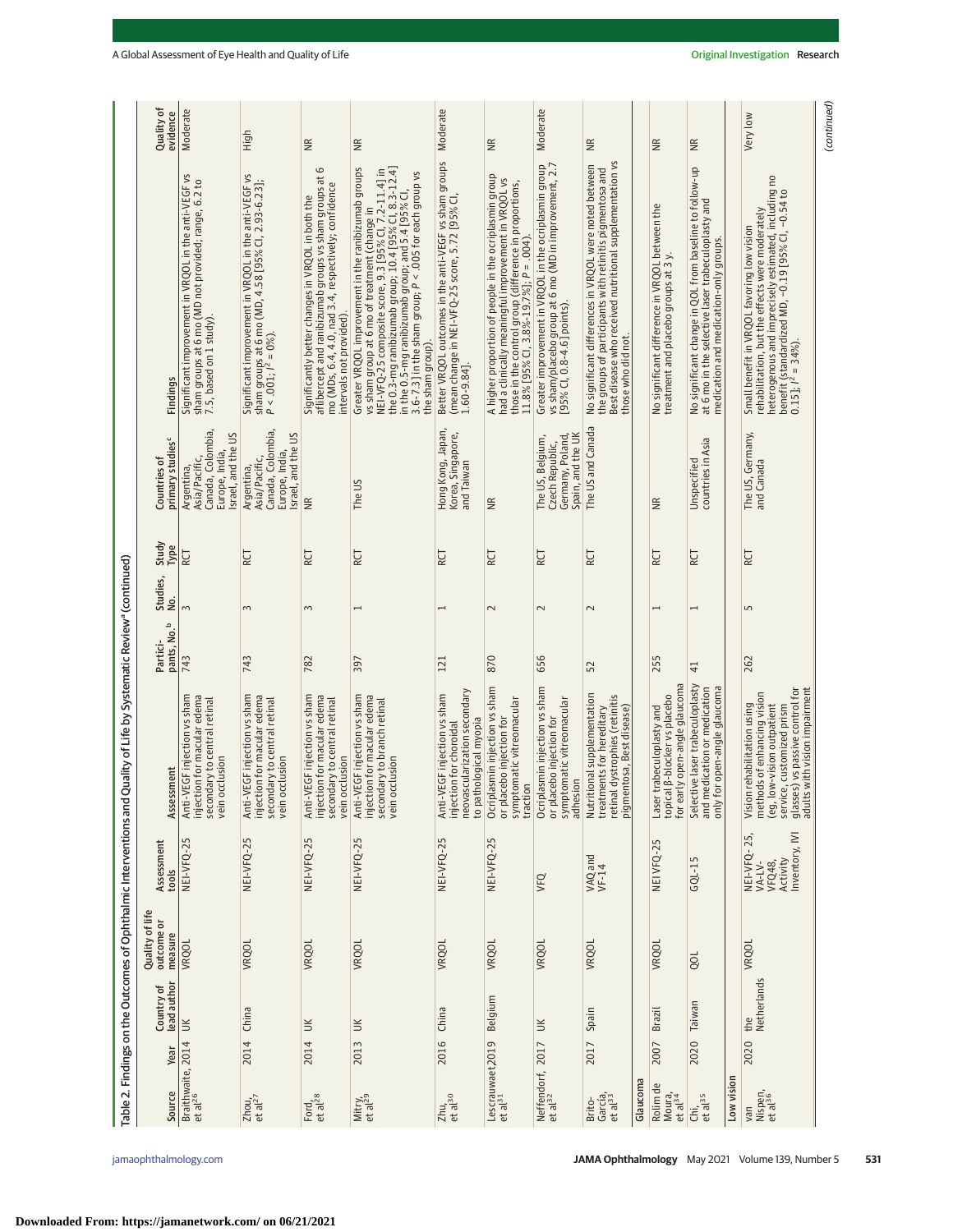|                                                                   | Quality of<br>evidence                       | Very low                                                                                                                                                                                  | Very low                                                                                                                                                                                                                                                                           |                  | Moderate                                                                                                                                                                                                                                            |                     | High                                                                                                                                                           | <b>NOT</b>                                                                                                                                               | $\widetilde{\Xi}$                                                                                             | Moderate                                                                                                                                                                                                                                                          | $\widetilde{B}$                                                                                                                                                              | $\widetilde{\Xi}$                                                                                                                                                                    |         | ΨŘ                                                                                                                                                                                                                                                                               | (continued) |
|-------------------------------------------------------------------|----------------------------------------------|-------------------------------------------------------------------------------------------------------------------------------------------------------------------------------------------|------------------------------------------------------------------------------------------------------------------------------------------------------------------------------------------------------------------------------------------------------------------------------------|------------------|-----------------------------------------------------------------------------------------------------------------------------------------------------------------------------------------------------------------------------------------------------|---------------------|----------------------------------------------------------------------------------------------------------------------------------------------------------------|----------------------------------------------------------------------------------------------------------------------------------------------------------|---------------------------------------------------------------------------------------------------------------|-------------------------------------------------------------------------------------------------------------------------------------------------------------------------------------------------------------------------------------------------------------------|------------------------------------------------------------------------------------------------------------------------------------------------------------------------------|--------------------------------------------------------------------------------------------------------------------------------------------------------------------------------------|---------|----------------------------------------------------------------------------------------------------------------------------------------------------------------------------------------------------------------------------------------------------------------------------------|-------------|
|                                                                   | Findings                                     | estimates were very imprecise and included no effect<br>(standardized MD, -0.08 [95% Cl, -0.37 to 0.21];<br>  <sup>2</sup> = 0%).<br>Rehabilitation resulted in more favorable HRQOL, but | Both studies found better VRQOL with rehabilitation, but<br>rehabilitation (standardized MD, 1.64 [95% CI, -2.05 to<br>the effect was large in a large trial delivering intensive<br>-1.24]) and small in the other study (standardized MD,<br>$-0.42$ [95% CI, $-0.90$ to 0.07]). |                  | Improvement in VRQOL to a similar extent in both groups<br>after wearing spectacles for 2 mo (change in NEI-RQL-42<br>score in the ready-made spectacles group, 4.65 [95% CI,<br>2.45-6.86]; similar change in the custom-made<br>spectacles group) |                     | placebo group (measures of association not provided)<br>Greater improvement in disease-specific QOL among<br>adults in the subcutaneous immunotherapy group vs | subcutaneous immunotherapy arm vs the control group<br>Significant improvement in disease-specific QOL in the<br>(measures of association not provided). | sublingual immunotherapy group vs placebo among<br>No improvement in disease-specific QOL in the<br>children. | magnitude of association (>40% difference in effect) was<br>statistically significant in 4 of the studies, and a strong<br>Improvement in disease-specific QOL in the sublingual<br>immunotherapy group in 7 of 8 studies. Results were<br>reported in 2 studies. | Significant improvement in disease-specific QOL in the<br>(weighted MD, -0.68 [95% CI, -0.80 to -0.56];<br>intranasal fluticasone furoate group vs placebo<br>$i^2 = 0\%$ ). | Significant improvement in disease-specific QOL in the<br>(weighted MD, -0.51 [95% CI, -0.76 to -0.22];<br>  <sup>2</sup> = 44%).<br>intranasal fluticasone furoate group vs placebo |         | adalimumab group vs placebo among participants with<br>active uveitis (measures of association not provided).<br>However, no differences were found in the treatment<br>group vs placebo among those with inactive uveitis.<br>Significantly greater improvement in VRQOL in the |             |
|                                                                   | primary studies <sup>c</sup><br>Countries of | The UK and the US                                                                                                                                                                         | The UK and the US                                                                                                                                                                                                                                                                  |                  | China                                                                                                                                                                                                                                               |                     | $\widetilde{\equiv}$                                                                                                                                           | $\widetilde{\Xi}$                                                                                                                                        | $\widetilde{\Xi}$                                                                                             | $\widetilde{\equiv}$                                                                                                                                                                                                                                              | $\widetilde{\Xi}$                                                                                                                                                            | ΨŘ                                                                                                                                                                                   |         | ΨŘ                                                                                                                                                                                                                                                                               |             |
|                                                                   | Study<br>Type                                | RCT                                                                                                                                                                                       | RCT                                                                                                                                                                                                                                                                                |                  | RCT                                                                                                                                                                                                                                                 |                     | RCT                                                                                                                                                            | RCT                                                                                                                                                      | RCT                                                                                                           | RCT                                                                                                                                                                                                                                                               | RCT                                                                                                                                                                          | RCT                                                                                                                                                                                  |         | RCT                                                                                                                                                                                                                                                                              |             |
|                                                                   | Studies,<br>غ.                               | $\sim$                                                                                                                                                                                    | $\sim$                                                                                                                                                                                                                                                                             |                  | $\overline{\phantom{0}}$                                                                                                                                                                                                                            |                     | 4                                                                                                                                                              | $\sim$                                                                                                                                                   | $\sim$                                                                                                        | ${}^{\circ}$                                                                                                                                                                                                                                                      | S                                                                                                                                                                            | 3                                                                                                                                                                                    |         | $\sim$                                                                                                                                                                                                                                                                           |             |
|                                                                   | pants, No. <sup>b</sup><br>Partici-          | 183                                                                                                                                                                                       | 193                                                                                                                                                                                                                                                                                |                  | 188                                                                                                                                                                                                                                                 |                     | 539                                                                                                                                                            | 350                                                                                                                                                      | 461                                                                                                           | 819                                                                                                                                                                                                                                                               | 2219                                                                                                                                                                         | 919                                                                                                                                                                                  |         | 443                                                                                                                                                                                                                                                                              |             |
| Quality of Life by Systematic Review <sup>a</sup> (continued)     | Assessment                                   | rehabilitation plus home visit)<br>rehabilitation (eg, low-vision<br>vs passive control for adults<br>with vision impairment<br>Multidisciplinary vision                                  | rehabilitation plus home visit)<br>rehabilitation (eg, low-vision<br>vs passive control for adults<br>with vision impairment<br>Multidisciplinary vision                                                                                                                           |                  | School vision screening and<br>ready-made spectacles vs<br>custom-made spectacles<br>vision screening and                                                                                                                                           |                     | Subcutaneous immunotherapy<br>vs placebo for<br>rhinoconjunctivitis                                                                                            | Subcutaneous immunotherapy<br>vs placebo for<br>rhinoconjunctivitis                                                                                      | placebo for rhinoconjunctivitis<br>among children only<br>Sublingual immunotherapy vs                         | Sublingual immunotherapy vs<br>placebo for rhinoconjunctivitis<br>among children and adults                                                                                                                                                                       | Intranasal fluticasone furoate<br>vs placebo for seasonal<br>allergic rhinitis                                                                                               | Intranasal fluticasone furoate<br>vs placebo for perennial<br>allergic rhinitis                                                                                                      |         | Adalimumab or<br>dexamethasone vs placebo in<br>the treatment of uveitis                                                                                                                                                                                                         |             |
|                                                                   | Assessment<br>tools                          | EQ-5D, SF-36                                                                                                                                                                              | questionnaire<br><b>NEI-VFQ-25,</b><br>$VFQ-48$                                                                                                                                                                                                                                    |                  | NEI-RQL-42                                                                                                                                                                                                                                          |                     | questionnaire<br><b>RQOL</b>                                                                                                                                   | RQOL<br>questionnaire                                                                                                                                    | questionnaires<br>Pediatric and<br>Adolescent<br>RQOL                                                         | RQOL<br>questionnaire                                                                                                                                                                                                                                             | RQOL<br>Questionnaire                                                                                                                                                        | RQOL<br>Questionnaire                                                                                                                                                                |         | NEI-VFQ-25                                                                                                                                                                                                                                                                       |             |
| Table 2. Findings on the Outcomes of Ophthalmic Interventions and | Quality of life<br>outcome or<br>measure     | <b>HRQOL</b>                                                                                                                                                                              | VRQOL                                                                                                                                                                                                                                                                              |                  | VRQOL                                                                                                                                                                                                                                               |                     | go                                                                                                                                                             | gol                                                                                                                                                      | QOL                                                                                                           | specific quality<br>rhinoconjuncti-<br>of life for<br>vitis and<br>Disease-<br>asthma                                                                                                                                                                             | QOL                                                                                                                                                                          | gol                                                                                                                                                                                  |         | VRQOL                                                                                                                                                                                                                                                                            |             |
|                                                                   | lead author<br>Country of                    | Netherlands<br>The                                                                                                                                                                        | Netherlands<br>The                                                                                                                                                                                                                                                                 |                  | $\leq$                                                                                                                                                                                                                                              |                     | $\leq$                                                                                                                                                         | SU                                                                                                                                                       | SU                                                                                                            | SU                                                                                                                                                                                                                                                                | Venbnun                                                                                                                                                                      | Uruguay                                                                                                                                                                              |         | Spain                                                                                                                                                                                                                                                                            |             |
|                                                                   | Year                                         | 2020                                                                                                                                                                                      | 2020                                                                                                                                                                                                                                                                               |                  | 2018                                                                                                                                                                                                                                                |                     | 2014                                                                                                                                                           | 2013                                                                                                                                                     | 2013                                                                                                          | 2013                                                                                                                                                                                                                                                              | 2010                                                                                                                                                                         | 2010                                                                                                                                                                                 |         | 2019                                                                                                                                                                                                                                                                             |             |
|                                                                   | Source                                       | Nispen,<br>et al <sup>36</sup><br>van                                                                                                                                                     | Nispen,<br>et al <sup>36</sup><br>van                                                                                                                                                                                                                                              | Vision screening | $Evars_{1}$<br>et al <sup>37</sup>                                                                                                                                                                                                                  | Rhinoconjunctivitis | Erekosima,<br>et al <sup>38</sup>                                                                                                                              | $\frac{\text{Kim}}{\text{et al}^{39}}$                                                                                                                   | $\frac{\text{Kim}}{\text{et al}^{39}}$                                                                        | $\frac{\text{Lin}_1}{\text{et al}^{40}}$                                                                                                                                                                                                                          | Rodrigo,<br>et al <sup>41</sup>                                                                                                                                              | Rodrigo,<br>et al <sup>41</sup>                                                                                                                                                      | Uveitis | coechea-<br>Urruti-<br>Arana,<br>et al <sup>42</sup>                                                                                                                                                                                                                             |             |

**Downloaded From: https://jamanetwork.com/ on 06/21/2021**

Ш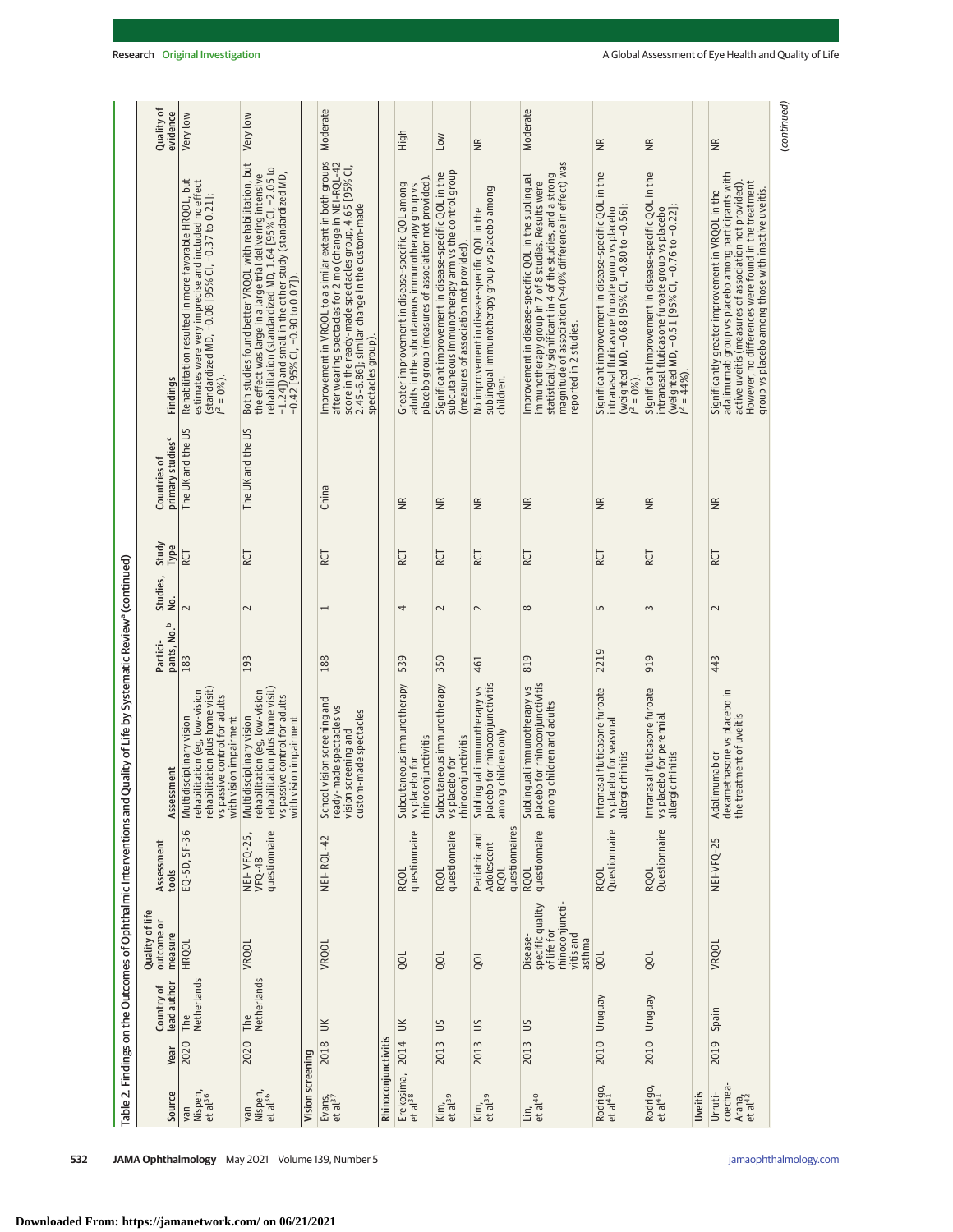|                                                                           | Quality of<br>evidence                       | $\widetilde{\Xi}$                                                                                                                                                                                                                                                                                                                                    | $\widetilde{\Xi}$                                                                                                                                                                                                                                                                              |                   | $\widetilde{\Xi}$                                                                                                                                                                                                             |                                              | $\widetilde{\Xi}$                                                         | $\widetilde{\Xi}$                                                                                                              |
|---------------------------------------------------------------------------|----------------------------------------------|------------------------------------------------------------------------------------------------------------------------------------------------------------------------------------------------------------------------------------------------------------------------------------------------------------------------------------------------------|------------------------------------------------------------------------------------------------------------------------------------------------------------------------------------------------------------------------------------------------------------------------------------------------|-------------------|-------------------------------------------------------------------------------------------------------------------------------------------------------------------------------------------------------------------------------|----------------------------------------------|---------------------------------------------------------------------------|--------------------------------------------------------------------------------------------------------------------------------|
|                                                                           | Findings                                     | adalimumab vs placebo group in patients with active<br>uveitis (MD, 4.20 [95% Cl, 1.02-7.38]; P = .01), but not<br>to 5.08]; P = .16). Similarly, significant VRQOL benefits<br>noted using dexamethasone implant vs sham procedure.<br>in those with inactive uveitis (MD, 2.12 [95% CI, -0.84<br>Significantly greater improvement in VRQOL in the | active uveitis (MD, 0.04 [95% CI, 0.00-0.07]). However,<br>adalimumab vs placebo groups among participants with<br>placebo among those with inactive uveitis (MD, 0.00<br>no differences were found in the treatment group vs<br>Significantly greater improvement in HRQOL in the<br>(140.04) |                   | azithromycin vs control (measures of association not<br>functioning) improved following surgery; however,<br>VRQOL (vision function, eye comfort, and physical<br>studies did not analyze by groups allocated to<br>provided) |                                              | No differences in QOL in the radiotherapy vs sham<br>radiotherapy groups. | No significant differences in QOL between the<br>radiotherapy vs sham radiotherapy groups.                                     |
|                                                                           | primary studies <sup>c</sup><br>Countries of | Europe, North<br>America, and<br>Australia                                                                                                                                                                                                                                                                                                           | Europe, North<br>America, and<br>Australia                                                                                                                                                                                                                                                     |                   | Gambia and<br>Ethiopia                                                                                                                                                                                                        |                                              | $\widetilde{B}$                                                           | ΨŘ                                                                                                                             |
|                                                                           | Study<br>Type                                | RCT                                                                                                                                                                                                                                                                                                                                                  | RCT                                                                                                                                                                                                                                                                                            |                   | RCT                                                                                                                                                                                                                           |                                              | RCT                                                                       | <b>RCT</b>                                                                                                                     |
|                                                                           | Studies,<br>No.                              | $\overline{m}$                                                                                                                                                                                                                                                                                                                                       | $\sim$                                                                                                                                                                                                                                                                                         |                   | $\sim$                                                                                                                                                                                                                        |                                              |                                                                           | $\overline{ }$                                                                                                                 |
|                                                                           | pants, No. <sup>b</sup><br>Partici-          | 681                                                                                                                                                                                                                                                                                                                                                  | 452                                                                                                                                                                                                                                                                                            |                   | 1903                                                                                                                                                                                                                          |                                              | 88                                                                        | 88                                                                                                                             |
| of Life by Systematic Review <sup>a</sup> (continued)                     | Assessment                                   | dexamethasone vs placebo in<br>of uveitis<br>Adalimumab or<br>the treatment                                                                                                                                                                                                                                                                          | dexamethasone vs placebo in<br>of uveitis<br>Adalimumab or<br>the treatment                                                                                                                                                                                                                    |                   | Perioperative azithromycin vs<br>no azithromycin                                                                                                                                                                              |                                              | Radiotherapy vs sham<br>radiotherapy for thyroid eye<br>disease           | for thyroid eye<br>Radiotherapy vs sham<br>radiotherapy<br>disease                                                             |
|                                                                           | Assessment<br>tools                          | NEI-VFQ-25                                                                                                                                                                                                                                                                                                                                           | $EQ-5D$                                                                                                                                                                                                                                                                                        |                   | ≿:                                                                                                                                                                                                                            |                                              | $\frac{\alpha}{\alpha}$                                                   | Profile, and<br><b>Outcomes</b><br>Euro-QoL<br>Ophthal-<br>mopathy<br>Sickness<br>Medical<br>Graves<br>Impact<br>Study<br>QOL, |
| Table 2. Findings on the Outcomes of Ophthalmic Interventions and Quality | Quality of life<br>outcome or<br>measure     | VRQOL                                                                                                                                                                                                                                                                                                                                                | <b>HRQOL</b>                                                                                                                                                                                                                                                                                   |                   | VRQOL                                                                                                                                                                                                                         |                                              | ğ                                                                         | go                                                                                                                             |
|                                                                           | lead author<br>Country of                    |                                                                                                                                                                                                                                                                                                                                                      |                                                                                                                                                                                                                                                                                                |                   |                                                                                                                                                                                                                               | Thyroid eye disease or Graves ophthalmopathy | Brazil                                                                    |                                                                                                                                |
|                                                                           | Year                                         | 2017 UK                                                                                                                                                                                                                                                                                                                                              | 2017 UK                                                                                                                                                                                                                                                                                        |                   | 2015 UK                                                                                                                                                                                                                       |                                              | 2012                                                                      |                                                                                                                                |
|                                                                           | Source                                       | Squires,<br>et al <sup>43</sup>                                                                                                                                                                                                                                                                                                                      | Squires,<br>et al <sup>43</sup>                                                                                                                                                                                                                                                                | <b>Trichiasis</b> | Burton,<br>et al <sup>44</sup>                                                                                                                                                                                                |                                              | Viani,<br>et al <sup>45</sup>                                             | Rajendram, 2012 UK<br>etal <sup>46</sup>                                                                                       |

Study<br>Short-General<br>Health Survey<br>questionnaires Short-General Health Survey questionnaires

Abbreviations: anti-VEGF, anti–vascular endothelial growth factor; EQ-5D, EuroQol-5 Dimension; GQL-15, Glaucoma Quality of Life-15; HRQOL, health-related quality of life; IVI, impact of vision impairment; MD, mean difference; NEI-RQL-42, National Eye Institute Refractive Error Quality of Life Instrument–42; NEI-VFQ-25, National Eye Institute 25-Item Visual Function Questionnaire; NR, not reported; QOL, quality of life; RCT, randomized clinical trial; RR, risk ratio; RQOL, rhinoconjunctivitis quality of life; SF-12, 12-Item Short Form Survey; SF-36, 36-Item Short Form Health Survey; SIP, Sickness Impact Profile; VRQOL, vision-related quality

Abbreviations: anti-VEGF, anti-vascular endothelial growth factor; EQ-5D, EuroQol-5 Dimension;

GQL-15, Glaucoma Quality of Life-15; HRQOL, health-related quality of life; WI, impact of vision impairment;

MD, mean difference; NEI-RQL-42, National Eye Institute Refractive Error Quality of Life Instrument-42;

NEI-VFQ-25, National Eye Institute 25-Item Visual Function Questionnaire; NR, not reported; QOL, quality of life; RCT, randomized clinical trial; RR, risk ratio; RQOL, rhinoconjunctivitis quality of life; SF-12, 12-Item Short Form Survey; SF-36, 36-Item Short Form Health Survey; SIP, Sickness Impact Profile; VRQOL, vision-related quality

<sup>a</sup> List of included studies in eTable 4 in the Supplement. List of included studies in eTable 4 in the [Supplement.](https://jamanetwork.com/journals/jama/fullarticle/10.1001/jamaophthalmol.2021.0146?utm_campaign=articlePDF%26utm_medium=articlePDFlink%26utm_source=articlePDF%26utm_content=jamaophthalmol.2021.0146)

systematic review.

systematic review.

<sup>b</sup> Informing the specific outcome (a given systematic review may have included more studies for other outcomes). Informing the specific outcome (a given systematic review may have included more studies for other outcomes). <sup>c</sup> Indicates overlap of studies. In this column, we report the name of the study or first author and year of  $^\mathsf{c}$  Indicates overlap of studies. In this column, we report the name of the study or first author and year of publication (as reported by the systematic review). Only applicable for outcomes assessed by more than 1

publication (as reported by the systematic review). Only applicable for outcomes assessed by more than 1

of life.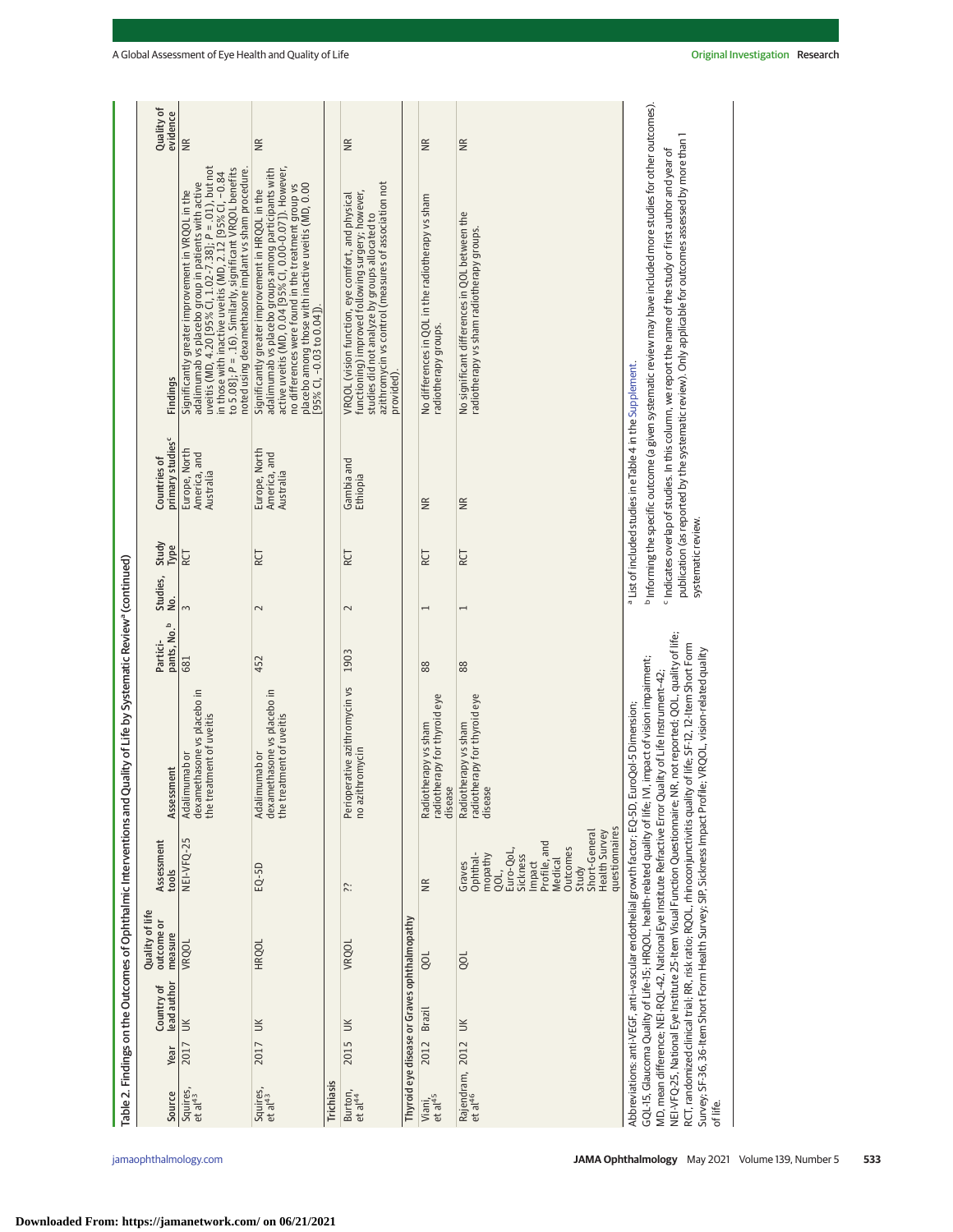**Downloaded From: https://jamanetwork.com/ on 06/21/2021**

|                                                                   | Results/findings                             |                                            | Vision impairment was associated with modestly lower<br>participants (average mean difference, 14.5% [range,<br>mental health scores on the NEI-VFQ-25 than control<br>NEI-VFQ-25 in detecting lower mental health among<br>$0.6\% - 35\%$ ]). The SF-36 was less sensitive than the<br>those with vision impairment vs controls (mean<br>difference, 3%; 1 study only). | across a range of measures, such as higher odds of<br>Vision impairment was associated with lower QOL<br>reporting "not feeling full of life" vs control<br>participants (OR, 4.63 [95% CI, 2.1-9.8]) | Vision impairment was associated with lower QOL in 14<br>health-related QOL; in another study examining vision<br>impairment among older adults, the difference in SF-36 scores was 6.7 (95% Cl, 3.37-10.1; P < .001).<br>of 15 studies (eg, OR, 2.20 [95% Cl, 1.10-4.90] in 1<br>study examining vision impairment and generic<br>associated with lower QOL (eg, $\beta$ , 0.31 [95% CI,<br>An increase in vision impairment severity was<br>$0.11 - 0.52$ ]; $P = .003$ ). | Vision impairment was associated with higher levels of<br>fatigue in affected participants vs control participants<br>with normal sight (standardized mean difference<br>[SMD], –0.36 [95% CI, –0.50 to –0.22]; / <sup>2</sup> = 84%). | with normally sight (pooled adjusted OR, 2.61 [95% Cl<br>1.69-4.04]; $l^2 = 90\%)$ .<br>fatigue in affected participants vs control participants<br>Vision impairment was associated with higher odds of | poorer) QQL summary scores (SMD , 0.94 [95% Cl, $0.73\text{-}1.16$ ]; $P < .001$ ; $l^2 = 0\%)$ , and subscale scores for<br>Cl, 0.61-1.04]; P < .001; peripheral vision: SMD, 0.74<br>[95% Cl, 0.53-0.96]; P < .001; dark adaption and<br>Glaucoma was associated with significantly higher (ie,<br>all 4 factors (central and near vision: SMD, 0.82 (95%<br>outdoor mobility: SMD, 0.60 [95% CI, 0.39-0.81];<br>glare: SMD, 1.02 [95% CI, 0.80-1.24]; P < .001;<br>P < .001) vs control group without glaucoma. | Diabetic retinopathy was significantly associated with<br>observational studies (measures of association not<br>poor psychosocial functioning in 20 of 28<br>provided). | (continued) |
|-------------------------------------------------------------------|----------------------------------------------|--------------------------------------------|--------------------------------------------------------------------------------------------------------------------------------------------------------------------------------------------------------------------------------------------------------------------------------------------------------------------------------------------------------------------------|-------------------------------------------------------------------------------------------------------------------------------------------------------------------------------------------------------|------------------------------------------------------------------------------------------------------------------------------------------------------------------------------------------------------------------------------------------------------------------------------------------------------------------------------------------------------------------------------------------------------------------------------------------------------------------------------|----------------------------------------------------------------------------------------------------------------------------------------------------------------------------------------------------------------------------------------|----------------------------------------------------------------------------------------------------------------------------------------------------------------------------------------------------------|--------------------------------------------------------------------------------------------------------------------------------------------------------------------------------------------------------------------------------------------------------------------------------------------------------------------------------------------------------------------------------------------------------------------------------------------------------------------------------------------------------------------|-------------------------------------------------------------------------------------------------------------------------------------------------------------------------|-------------|
|                                                                   | primary studies <sup>b</sup><br>Countries of |                                            | The US, Korea, and<br>India                                                                                                                                                                                                                                                                                                                                              | The US, Sweden,<br>and Australia                                                                                                                                                                      | Philippines, Taiwan,<br>Korea, Nepal, New<br>Australia, Canada,<br>Europe, Germany,<br>Zealand, Nigeria,<br>and the US                                                                                                                                                                                                                                                                                                                                                       | Taiwan, and the US<br>Japan, Nepal, the<br>Australia, Brazil,<br>China, Greece,<br>Netherlands,                                                                                                                                        | Republic, Germany,<br>Canada, Czech<br>Netherlands<br>and the                                                                                                                                            | Australia and<br>Nigeria                                                                                                                                                                                                                                                                                                                                                                                                                                                                                           | NR.                                                                                                                                                                     |             |
|                                                                   | Study type                                   |                                            | €                                                                                                                                                                                                                                                                                                                                                                        | $\widetilde{B}$                                                                                                                                                                                       | 14 cross-sectional<br>and 1 longitudinal<br>study                                                                                                                                                                                                                                                                                                                                                                                                                            | 7 case-control and<br>7 cross-sectional<br>studies                                                                                                                                                                                     | and 2 case-control<br>2 cross-sectional<br>studies                                                                                                                                                       | $\widetilde{B}$                                                                                                                                                                                                                                                                                                                                                                                                                                                                                                    | Cross-sectional                                                                                                                                                         |             |
|                                                                   | Studies,<br>ρò.                              |                                            | $\Xi$                                                                                                                                                                                                                                                                                                                                                                    | $\sim$                                                                                                                                                                                                | 15                                                                                                                                                                                                                                                                                                                                                                                                                                                                           | $\overline{14}$                                                                                                                                                                                                                        | 4                                                                                                                                                                                                        | $\sim$                                                                                                                                                                                                                                                                                                                                                                                                                                                                                                             | 28                                                                                                                                                                      |             |
| Eye Disease and Quality of Life by Systematic Review <sup>a</sup> | Participant<br>type                          |                                            | Working-age<br>$(18 - 59y)$<br>adults                                                                                                                                                                                                                                                                                                                                    | Working-age<br>$(18-59y)$<br>adults                                                                                                                                                                   | Older adults                                                                                                                                                                                                                                                                                                                                                                                                                                                                 | <b>Adults</b>                                                                                                                                                                                                                          | Adults                                                                                                                                                                                                   | Individuals with<br>glaucoma                                                                                                                                                                                                                                                                                                                                                                                                                                                                                       | Individuals with<br>retinopathy<br>diabetic                                                                                                                             |             |
|                                                                   | Participants,<br>No. <sup>b</sup>            |                                            | 33648                                                                                                                                                                                                                                                                                                                                                                    | 2622                                                                                                                                                                                                  | WR                                                                                                                                                                                                                                                                                                                                                                                                                                                                           | 10870                                                                                                                                                                                                                                  | 8053                                                                                                                                                                                                     | 253                                                                                                                                                                                                                                                                                                                                                                                                                                                                                                                | $\widetilde{\Xi}$                                                                                                                                                       |             |
|                                                                   | instruments<br>Assessment                    |                                            | NEI-VFQ-25 and<br>SF-36                                                                                                                                                                                                                                                                                                                                                  | $\widetilde{B}$                                                                                                                                                                                       | NHVQOL, EQ-5D,<br>NEI-VFQ-25, and<br>20<br>WHOQOL-BREF,<br>WHO/PBD VF.<br>CDCHRQOL,<br>SF-36, IVI,                                                                                                                                                                                                                                                                                                                                                                           | Assessment Scale<br>SF-36 vitality<br>subscale or<br>Fatique                                                                                                                                                                           | Assessment Scale<br>SF-36 vitality<br>subscale or<br>Fatigue                                                                                                                                             | questionnaire<br>$GQL - 15$                                                                                                                                                                                                                                                                                                                                                                                                                                                                                        | and mental health<br>questionnaires<br>Depression or<br>QOL subscale<br>anxiety<br>scores                                                                               |             |
| Table 3. Findings on the Association Between Vision Impairment or | Quality of life<br>outcome or<br>measure     |                                            | Mental health<br>subscale in QOL<br>questionnaires                                                                                                                                                                                                                                                                                                                       | gol                                                                                                                                                                                                   | go                                                                                                                                                                                                                                                                                                                                                                                                                                                                           | Fatigue severity                                                                                                                                                                                                                       | Fatigue odds                                                                                                                                                                                             | Disease-specific<br>QOL                                                                                                                                                                                                                                                                                                                                                                                                                                                                                            | Psychosocial<br>functioning                                                                                                                                             |             |
|                                                                   | Country of<br>lead<br>author                 |                                            | $\leq$                                                                                                                                                                                                                                                                                                                                                                   | $\leq$                                                                                                                                                                                                | Taiwan                                                                                                                                                                                                                                                                                                                                                                                                                                                                       | Netherlands<br>The                                                                                                                                                                                                                     | Netherlands<br>The                                                                                                                                                                                       | China                                                                                                                                                                                                                                                                                                                                                                                                                                                                                                              | Singapore                                                                                                                                                               |             |
|                                                                   | Year                                         |                                            | 2010                                                                                                                                                                                                                                                                                                                                                                     | 2010                                                                                                                                                                                                  | 2018                                                                                                                                                                                                                                                                                                                                                                                                                                                                         | 2019                                                                                                                                                                                                                                   | 2019                                                                                                                                                                                                     | 2017                                                                                                                                                                                                                                                                                                                                                                                                                                                                                                               | 2019                                                                                                                                                                    |             |
|                                                                   | Systematic<br>review <sup>a</sup>            | Systematic reviews of quantitative studies | Nyman,<br>et al <sup>47</sup>                                                                                                                                                                                                                                                                                                                                            | Nyman,<br>et al <sup>47</sup>                                                                                                                                                                         | Tseng, et al <sup>49</sup>                                                                                                                                                                                                                                                                                                                                                                                                                                                   | Schakel,<br>et al <sup>48</sup>                                                                                                                                                                                                        | Schakel,<br>et al <sup>48</sup>                                                                                                                                                                          | Wang, et al <sup>50</sup>                                                                                                                                                                                                                                                                                                                                                                                                                                                                                          | Khoo, et al <sup>6</sup>                                                                                                                                                |             |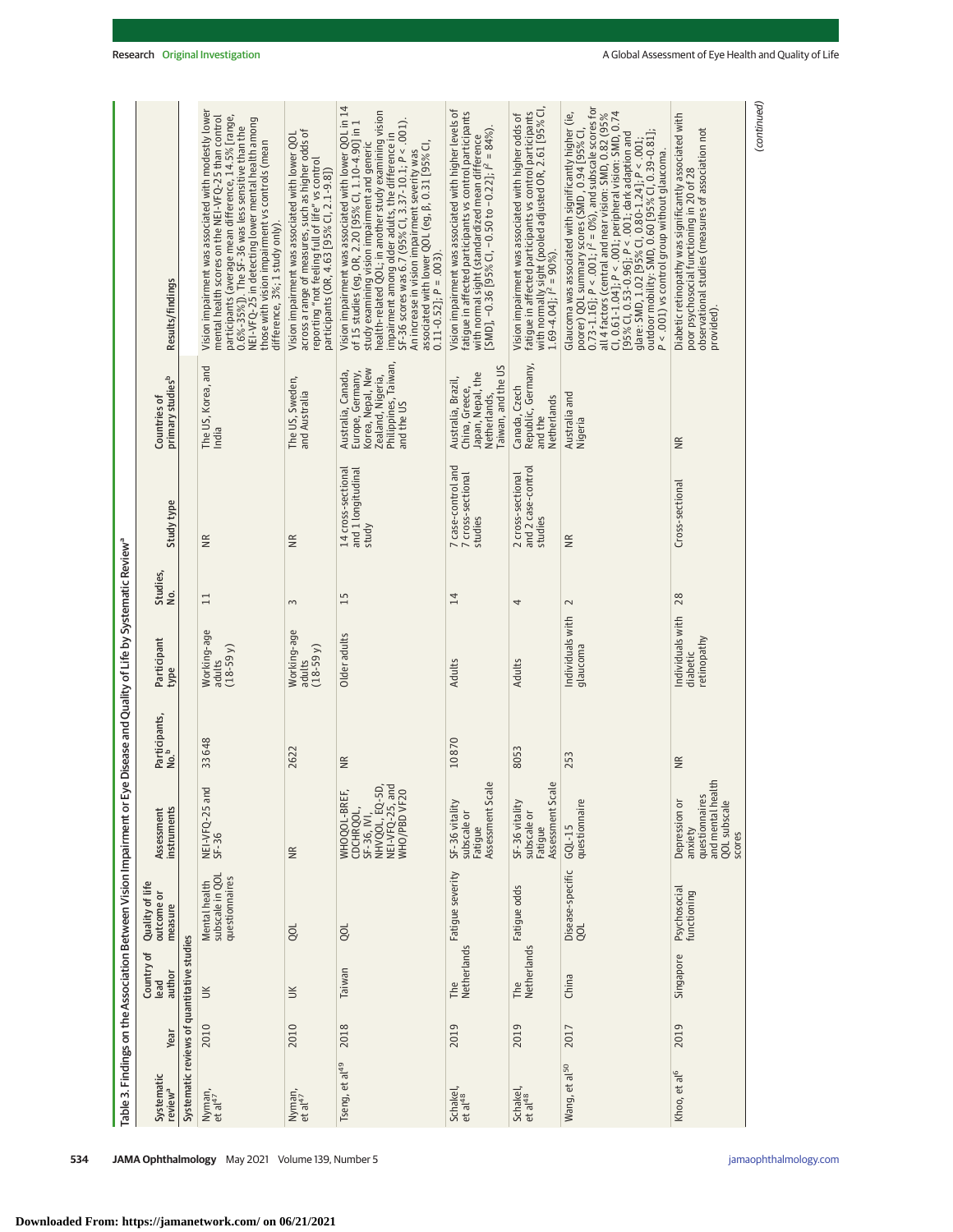|                                                                               | Results/findings                             | associated with lower overall QOL in 5 studies. CHARGE<br>dystrophies were associated with lower QOL on certain<br>syndrome, albinism, retinoblastoma, and mixed retinal<br>Retinitis pigmentosa, Usher syndrome, mixed retinal<br>dystrophies, and retinoblastoma (in children) were<br>subscales (not specified) in 6 studies (measures of<br>association not provided). |                                           | traumatic event in 8 studies. An array of emotions was<br>feelings of shock, fear, panic, distress, helplessness,<br>Diagnosis of vision impairment was identified as a<br>reported around the time of diagnosis, including<br>and frustration. | reported having to relinquish independence (11 studies)<br>individuals' daily lives and functioning. People<br>Vision impairment had a dramatic outcome on<br>and leisure pursuits (8 studies). | in despair. Negative thoughts and depression symptoms<br>The diagnosis of age-related macular degeneration was<br>accepted the diagnosis, while others felt powerless and<br>were not confined to those with the most severe cases.<br>described as a shocking even by participants. Some | visual and global daily functioning and specific aspects<br>Vision impairment had a considerable association with<br>conditions (albinism, mixed retinal dystrophies, Leber<br>hereditary optic neuropathy, retinitis pigmentosa,<br>relationships among people with mendelian eye<br>of life, such as education, employment, and<br>Alstrom syndrome, and retinoblastoma). | a loss of confidence. Participants reported fatigue, fear,<br>accompanied by shock, negative emotional states, and<br>The diagnosis of retinitis pigmentosa was commonly<br>isolation, and vulnerability as they coped with the<br>disease and dealt with their own judgements and<br>perceived stigma. | The diagnosis of retinitis pigmentosa was accompanied<br>day-to-day tasks, such as reading, seeing in changing<br>by loss of visual acuity, hobbies, pastimes, and social<br>light conditions, shopping, driving, playing sports,<br>taking part in leisure activities, and doing household<br>support. Participants reported difficulty performing<br>chores. | Life BREF; WHO/PBD VF20, World Health Organization Prevention of Blindness and Deafness Visual Function-20.<br><sup>b</sup> Informing the specific outcome (a given systematic review may have included more studies for other outcomes).<br>Short Form Health Survey; VF-14, Visual Function Index; WHOQOL-BREF, World Health Organization Quality of                                                                                                                                                                                                                                                                                                                                                                                                                                        |
|-------------------------------------------------------------------------------|----------------------------------------------|----------------------------------------------------------------------------------------------------------------------------------------------------------------------------------------------------------------------------------------------------------------------------------------------------------------------------------------------------------------------------|-------------------------------------------|-------------------------------------------------------------------------------------------------------------------------------------------------------------------------------------------------------------------------------------------------|-------------------------------------------------------------------------------------------------------------------------------------------------------------------------------------------------|-------------------------------------------------------------------------------------------------------------------------------------------------------------------------------------------------------------------------------------------------------------------------------------------|-----------------------------------------------------------------------------------------------------------------------------------------------------------------------------------------------------------------------------------------------------------------------------------------------------------------------------------------------------------------------------|---------------------------------------------------------------------------------------------------------------------------------------------------------------------------------------------------------------------------------------------------------------------------------------------------------|----------------------------------------------------------------------------------------------------------------------------------------------------------------------------------------------------------------------------------------------------------------------------------------------------------------------------------------------------------------|-----------------------------------------------------------------------------------------------------------------------------------------------------------------------------------------------------------------------------------------------------------------------------------------------------------------------------------------------------------------------------------------------------------------------------------------------------------------------------------------------------------------------------------------------------------------------------------------------------------------------------------------------------------------------------------------------------------------------------------------------------------------------------------------------|
|                                                                               | primary studies <sup>b</sup><br>Countries of | Israel, Korea, the<br>Netherlands, and<br>France, Greece,<br>Brazil, Canada,<br>the UK                                                                                                                                                                                                                                                                                     |                                           | Ξ                                                                                                                                                                                                                                               | $\frac{R}{R}$                                                                                                                                                                                   | χR                                                                                                                                                                                                                                                                                        | Ireland, Sweden,<br>Tanzania, the UK,<br>Australia, the<br>Netherlands,<br>the US, and<br>Zimbabwe                                                                                                                                                                                                                                                                          | Republic of Korea<br>Australia, the US,<br>Netherlands, and<br>Ireland, the<br>the UK                                                                                                                                                                                                                   | Republic of Korea<br>Australia, the US,<br>Netherlands, and<br>Ireland, the<br>the UK                                                                                                                                                                                                                                                                          | <sup>c</sup> Two identical primary studies were included in both reviews.<br>a Quality of evidence ratings were not reported for any study.                                                                                                                                                                                                                                                                                                                                                                                                                                                                                                                                                                                                                                                   |
|                                                                               | Study type                                   | Cross-sectional                                                                                                                                                                                                                                                                                                                                                            |                                           | Qualitative                                                                                                                                                                                                                                     | Qualitative                                                                                                                                                                                     | Qualitative                                                                                                                                                                                                                                                                               | Qualitative                                                                                                                                                                                                                                                                                                                                                                 | Qualitative                                                                                                                                                                                                                                                                                             | Qualitative                                                                                                                                                                                                                                                                                                                                                    |                                                                                                                                                                                                                                                                                                                                                                                                                                                                                                                                                                                                                                                                                                                                                                                               |
|                                                                               | Studies,<br>No.                              | $\Xi$                                                                                                                                                                                                                                                                                                                                                                      |                                           | $\frac{R}{N}$                                                                                                                                                                                                                                   | $\widetilde{R}$                                                                                                                                                                                 | S                                                                                                                                                                                                                                                                                         | უ<br>თ                                                                                                                                                                                                                                                                                                                                                                      | $10^{\circ}$                                                                                                                                                                                                                                                                                            | $10^{\circ}$                                                                                                                                                                                                                                                                                                                                                   |                                                                                                                                                                                                                                                                                                                                                                                                                                                                                                                                                                                                                                                                                                                                                                                               |
| Eye Disease and Quality of Life by Systematic Review <sup>a</sup> (continued) | Participant<br>type                          | Individuals with<br>mendelian eye<br>conditions                                                                                                                                                                                                                                                                                                                            |                                           | Older adults                                                                                                                                                                                                                                    | Older adults                                                                                                                                                                                    | Individuals with<br>degeneration<br>age-related<br>macular                                                                                                                                                                                                                                | Individuals with<br>mendelian eye<br>conditions                                                                                                                                                                                                                                                                                                                             | Individuals with<br>pigmentosa<br>retinitis                                                                                                                                                                                                                                                             | Individuals with<br>pigmentosa<br>retinitis                                                                                                                                                                                                                                                                                                                    |                                                                                                                                                                                                                                                                                                                                                                                                                                                                                                                                                                                                                                                                                                                                                                                               |
|                                                                               | Participants,<br>No. <sup>b</sup>            | 905                                                                                                                                                                                                                                                                                                                                                                        |                                           | $\widetilde{\Xi}$                                                                                                                                                                                                                               | $\cong$                                                                                                                                                                                         | 121                                                                                                                                                                                                                                                                                       | 430                                                                                                                                                                                                                                                                                                                                                                         | 223                                                                                                                                                                                                                                                                                                     | 223                                                                                                                                                                                                                                                                                                                                                            | CHARGE syndrome, coloboma, heart defects, atresia choanae, growth retardation, genital abnormalities, and ear<br>PedsQL, Pediatric Quality of Life Inventory; QOL, quality of life; SF-12, 12-Item Short Form Survey; SF-36, 36-Item<br>Glaucoma Quality of Life-15 questionnaire: HRQOL-14. Health-Related Quality of Life-14: IVI. impact of vision<br>abnormalities; CHQ, Children's Health Questionnaire; EQ-5D, EuroQoL-5 Dimension; GQL-15 questionnaire,<br>impairment; NA, not applicable; NEI-VFQ-25, National Eye Institute 25-Item Visual Function Questionnaire;<br>NHVQoL, Nursing Home Vision-Targeted Health-Related Quality of Life; NR, not reported; OR, odds ratio;<br>Abbreviations: CDCHRQOL, Centers for Disease Control and Prevention Health-Related Quality of Life; |
|                                                                               | instruments<br>Assessment                    | WHOQOL-BREF,<br>CHQ, SF-36, and<br>VF-14, SF-12<br>NEI-VFQ-25,<br>HRQ0L-14,<br>PedsQL                                                                                                                                                                                                                                                                                      |                                           | $\leq$                                                                                                                                                                                                                                          | $\leq$                                                                                                                                                                                          | $\lessapprox$                                                                                                                                                                                                                                                                             | $\leq$                                                                                                                                                                                                                                                                                                                                                                      | $\stackrel{\triangle}{\geq}$                                                                                                                                                                                                                                                                            | $\lessgtr$                                                                                                                                                                                                                                                                                                                                                     |                                                                                                                                                                                                                                                                                                                                                                                                                                                                                                                                                                                                                                                                                                                                                                                               |
| Table 3. Findings on the Association Between Vision Impairment or             | Quality of life<br>outcome or<br>measure     | QOL                                                                                                                                                                                                                                                                                                                                                                        |                                           | Emotional<br>well-being                                                                                                                                                                                                                         | General<br>functioning                                                                                                                                                                          | Emotional<br>well-being                                                                                                                                                                                                                                                                   | General and<br>functioning<br>visual                                                                                                                                                                                                                                                                                                                                        | well-being<br>Emotional                                                                                                                                                                                                                                                                                 | functioning<br>Visual                                                                                                                                                                                                                                                                                                                                          |                                                                                                                                                                                                                                                                                                                                                                                                                                                                                                                                                                                                                                                                                                                                                                                               |
|                                                                               | Country of<br>author<br>lead                 | $\leq$                                                                                                                                                                                                                                                                                                                                                                     |                                           | $\leq$                                                                                                                                                                                                                                          | $\leq$                                                                                                                                                                                          | $\leq$                                                                                                                                                                                                                                                                                    | $\leq$                                                                                                                                                                                                                                                                                                                                                                      | $\leq$                                                                                                                                                                                                                                                                                                  | $\leq$                                                                                                                                                                                                                                                                                                                                                         |                                                                                                                                                                                                                                                                                                                                                                                                                                                                                                                                                                                                                                                                                                                                                                                               |
|                                                                               | Year                                         | 2020                                                                                                                                                                                                                                                                                                                                                                       |                                           | 2012                                                                                                                                                                                                                                            | 2012                                                                                                                                                                                            | 2012                                                                                                                                                                                                                                                                                      | 2020                                                                                                                                                                                                                                                                                                                                                                        | 2019                                                                                                                                                                                                                                                                                                    | 2019                                                                                                                                                                                                                                                                                                                                                           |                                                                                                                                                                                                                                                                                                                                                                                                                                                                                                                                                                                                                                                                                                                                                                                               |
|                                                                               | Systematic<br>review <sup>a</sup>            | D'Amanda,<br>et al <sup>53</sup>                                                                                                                                                                                                                                                                                                                                           | Systematic reviews of qualitative studies | Nyman, et al <sup>7</sup>                                                                                                                                                                                                                       | Nyman, et al <sup>7</sup>                                                                                                                                                                       | Bennion,<br>et al <sup>51</sup>                                                                                                                                                                                                                                                           | D'Amanda,<br>et al <sup>53c</sup>                                                                                                                                                                                                                                                                                                                                           | Garip, et al <sup>52</sup>                                                                                                                                                                                                                                                                              | Garip, et al <sup>52</sup>                                                                                                                                                                                                                                                                                                                                     |                                                                                                                                                                                                                                                                                                                                                                                                                                                                                                                                                                                                                                                                                                                                                                                               |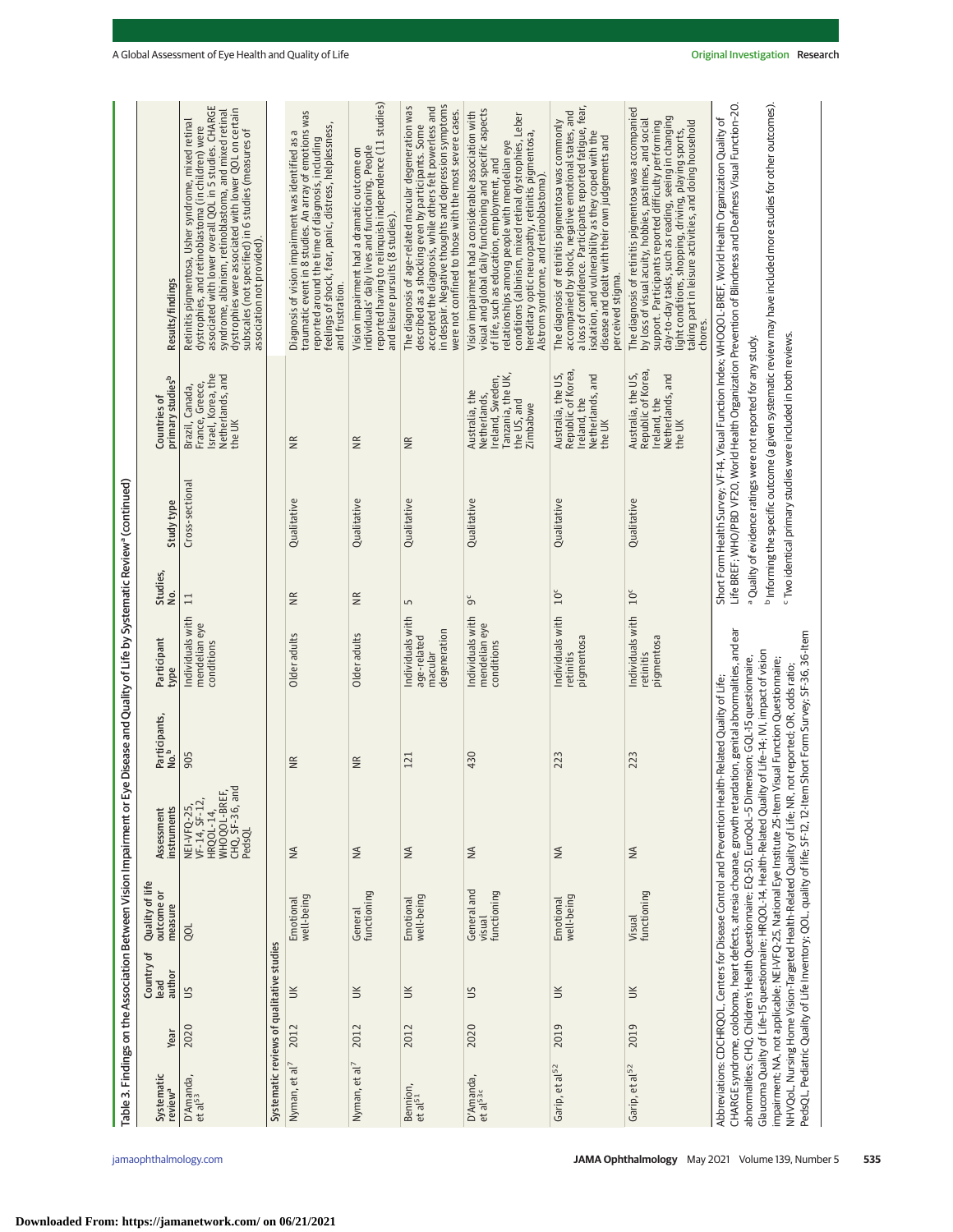Box. Summary of Findings From Systematic Reviews of Vision Impairment or Eye Disease Associated With Lower Quality of Life

#### **Vision Impairment**

- Vitality subscale (fatigue) of health-related quality of life among adults with vision impairment<sup>48</sup>
- Mental health subscale of health-related and vision-related quality of life among working-age adults with vision impairment<sup>47</sup>
- Vision-related and health-related quality of life among older adults with vision impairment<sup>49</sup>
- Emotional well-being and general functioning among older adults with vision impairment<sup>7</sup>

#### **Age-Related Macular Degeneration**

• Emotional well-being among people with age-related macular degeneration<sup>51</sup>

## **Diabetic Retinopathy**

• Psychosocial functioning among people with diabetic retinopathy<sup>6</sup>

#### **Mendelian Eye Conditions**

- Emotional well-being among people with retinitis pigmentosa<sup>52</sup>
- General and visual functioning among people with mendelian eye conditions, including retinitis pigmentosa<sup>53</sup>

#### **Glaucoma**

• Glaucoma-specific quality of life among people with glaucoma<sup>50</sup>

surgery among people with AMD specifically, compared with those having no or delayed surgery (low-quality evidence). Two reviews17,18 with some overlap of primary studies found a nonclinically meaningful improvement in vision-related quality of life after a second eye cataract surgery compared with surgery in 1 eye only (with moderate-quality evidence in 1 review<sup>17</sup>). Both extracapsular cataract extraction with posterior chamber intraocular lens (IOL) implantation and intracapsular cataract extraction with aphakic glasses were associated with improvement in vision-related quality-of-life outcomes, but extracapsular cataract extraction resulted in greater improvement.<sup>19</sup> Only 1 systematic review assessed interventions associated with refractive error. Using corrective lenses for vision impairment because of uncorrected refractive error improved vision-related quality of life (fair-quality evidence).<sup>13</sup>

Seven systematic reviews<sup>13,20-24,54</sup> assessed interventions for AMD. Anti–vascular endothelial growth factor (anti-VEGF) therapy was associated with improved vision-related quality of life compared with no anti-VEGF therapy in 2 reviews,13-20 with some overlap in primary studies (described as mild to moderate improvements, with fair-quality evidence<sup>13</sup> and moderate-quality evidence<sup>20</sup>). Treatment using aflibercept and ranibizumab resulted in improved visionrelated quality of life from baseline to a similar extent (highquality evidence that quality of life is similar in both groups).  $^{21}$ Macular surgery compared with observation (relative risk, 1.35 [95% CI, 1.09-1.68]; low-quality evidence), $^{22}$  and antioxidant vitamin supplementation compared with placebo (lowquality evidence)<sup>23</sup> were associated with improved visionrelated quality of life, while radiotherapy compared with observation<sup>54</sup> was not. Two reviews<sup>23,24</sup> with some overlap of

primary studies found that supplementation with lutein and/or zeaxanthin compared with placebo was not associated with better vision-related quality of life (with low-quality evidence in 1 review<sup>23</sup>).

Nine systematic reviews $25-33$  examined interventions for other retinal diseases. One systematic review reported that both anti-VEGF therapy and laser photocoagulation improved vision-related quality of life for diabetic retinopathy, but anti-VEGF therapy resulted in a greater improvement (moderatequality evidence).<sup>25</sup> Likewise, 3 reviews<sup>26-28</sup> using identical primary studies found that anti-VEGF therapy, compared with a sham treatment, was associated with improvement in visionrelated quality of life in people with macular edema secondary to central retinal vein occlusion (high-quality evidence in 1 review<sup>27</sup> and moderate-quality evidence in another review<sup>26</sup>). Anti-VEGF therapy was also found to improve vision-related quality of life in those with branch retinal vein occlusion<sup>29</sup> and choroidal neovascularization secondary to pathological myopia (moderate-quality evidence).<sup>30</sup> Ocriplasmin injection compared with a sham treatment was associated with clinically meaningful improvement in vision-related quality of life among those with symptomatic vitreomacular traction<sup>31</sup> and adhesion (moderate-quality evidence). $32$  In people with hereditary retinal dystrophies, vision-related quality of life was similar among those who received nutritional supplementation and placebo.<sup>33</sup>

Two systematic reviews<sup>34,35</sup> addressed glaucoma interventions. Treatment of early open-angle glaucoma with laser trabeculoplasty and topical β-blockers compared with placebo was not associated with differences in vision-related quality of life.<sup>34</sup> Selective laser trabeculoplasty and/or medication use did not result in changes in disease-specific quality of life in open-angle glaucoma.<sup>35</sup>

One systematic review<sup>36</sup> addressed vision rehabilitation interventions. Compared with a passive control arm (delayed or no care), methods for enhancing vision (eg, low-vision service, customized prism glasses) resulted in an imprecisely estimated benefit in vision-related quality of life (very lowquality evidence), andmultidisciplinary rehabilitation resulted in beneficial vision-related quality-of-life effects (with very lowquality evidence).<sup>36</sup>

One systematic review<sup>37</sup> addressed vision screening. Afterschool vision screenings and the use of ready-made or custommade spectacles both resulted in improvement in visionrelated quality of life to a similar extent (with moderatequality evidence that quality of life was similar in both groups).<sup>37</sup>

Subcutaneous immunotherapy for rhinoconjunctivitis was shown to result in greater improvement in rhinoconjuctivitisspecific quality of life compared with placebo among children in 1 systematic review<sup>39</sup> (low-quality evidence) and among adults in another review<sup>38</sup> (high-quality evidence). Sublingual immunotherapy was associated with better quality of life in 1 review<sup>40</sup> (moderate-quality evidence), but not in another 1 that focused on children only.<sup>39</sup> Intranasal fluticasone furoate was associated with better rhinoconjunctivitis-specific quality of life compared with placebo in people with allergic rhinoconjunctivitis.41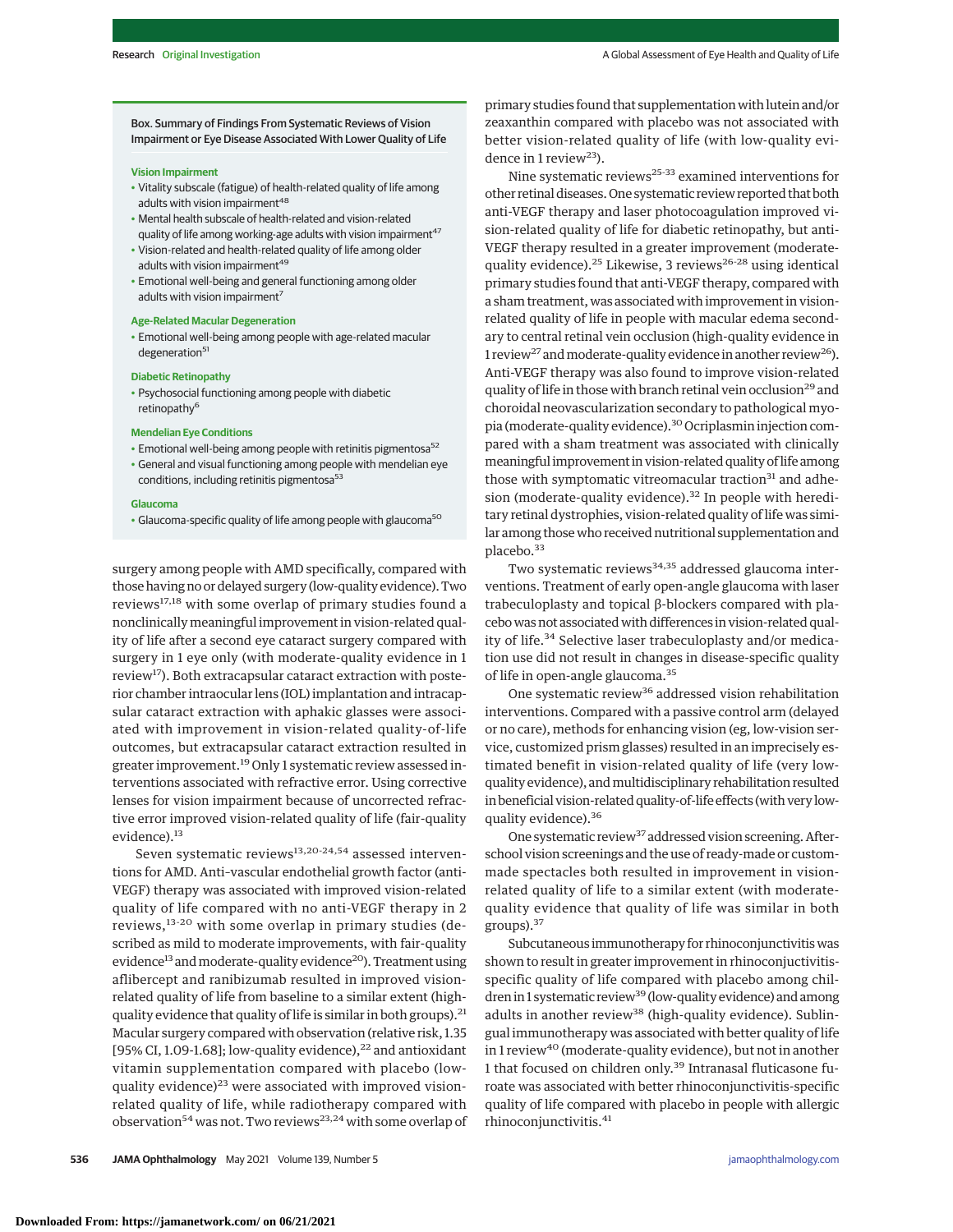Two systematic reviews with some overlap of primary studies reported that adults with active uveitis who received adalimumab, relative to those receiving placebo, had a greater improvement in quality of life, but those with inactive uveitis did not have improvements in quality of life with therapy.  $42,43$ Surgery for peoplewith trichiasis improved vision-related quality of life regardless of perioperative azithromycin administration in 1 review.<sup>44</sup> There were no differences in quality of life among people with thyroid eye disease who received radiotherapy or sham, according to 2 reviews<sup>45,46</sup> based on results from the same primary study.

Thirty-three interventions among specific populations (eg, people with AMD, people with inactive disease, children only) were identified, after accounting for duplicate interventions assessed bymultiple reviews and combining quality-of-life outcomes (health-related, vision-related, or disease-specific quality of life). A summary of findings is presented in Table 4. Overall, only 11 interventions<sup>23,24,33-35,39,42,43,45,46,54</sup> were not associated with improved quality of life compared with baseline or compared with a group receiving no intervention: radiotherapy<sup>54</sup> and supplementation with lutein and zeaxanthin<sup>23,24</sup> for AMD, supplementation with nutrients for hereditary retinal dystrophies,<sup>33</sup> early open-angle glaucoma treatment with laser trabeculoplasty and topical β-blockers,  $34$ open-angle glaucoma treatment with selective laser trabeculoplasty and/or medications,<sup>35</sup> adalimumab for the treatment of inactive uveitis (treatment improved quality of life among those with active disease),  $42,43$  radiotherapy for the treatment of thyroid eye disease,<sup>45,46</sup> and sublingual immunotherapy for rhinoconjunctivitis among children<sup>39</sup> (however, this treatment improved quality of life in a review covering both children and adults<sup>40</sup>).

Comparisons of quality of life between 2 different ophthalmic interventions are presented in eTable 3 in the [Supple](https://jamanetwork.com/journals/jama/fullarticle/10.1001/jamaophthalmol.2021.0146?utm_campaign=articlePDF%26utm_medium=articlePDFlink%26utm_source=articlePDF%26utm_content=jamaophthalmol.2021.0146)[ment.](https://jamanetwork.com/journals/jama/fullarticle/10.1001/jamaophthalmol.2021.0146?utm_campaign=articlePDF%26utm_medium=articlePDFlink%26utm_source=articlePDF%26utm_content=jamaophthalmol.2021.0146) Similar quality of life was reported across the interventions formost interventions compared. Interventions that were associated with small or moderate improvements in quality of life when compared with other interventions were immediate sequential cataract surgery compared with different date bilateral cataract surgery (moderate-quality evidence),<sup>75</sup> multifocal IOLs compared with monofocal IOLs (very low-quality evidence in 1 review),<sup>55,60,61</sup> toric IOLs compared with nontoric IOLs,<sup>61</sup> macular translocation compared with photodynamic therapy (described as "insufficient evidence"70(p2)), the use of handheld electronic devices with optical devices compared with optical devices alone (moderate-quality evidence), 71 vision rehabilitation using methods for enhancing vision (eg, low-vision service, customized prism glasses) compared with other interventions (moderate-quality evidence),<sup>36</sup> and posterior lamellar tarsal rotation surgery for minor trichiasis compared with epilation.<sup>44</sup>

# **Discussion**

In this umbrella review, we performed a global, broad assessment of eye disease, vision impairment, and ophthalmic interventions on quality of life. There was a consistent association

Table 4. Summary of Findings From Systematic Reviews of Ophthalmic Interventions

|                                        | Findings on quality of life                                                                                                                                                                                                                                                                                                                                                                                                                                                                                                         |                                                                                                                                                                                                                |
|----------------------------------------|-------------------------------------------------------------------------------------------------------------------------------------------------------------------------------------------------------------------------------------------------------------------------------------------------------------------------------------------------------------------------------------------------------------------------------------------------------------------------------------------------------------------------------------|----------------------------------------------------------------------------------------------------------------------------------------------------------------------------------------------------------------|
| Area                                   | Improvement <sup>a</sup>                                                                                                                                                                                                                                                                                                                                                                                                                                                                                                            | No difference                                                                                                                                                                                                  |
| Age-related<br>cataract                | Cataract surgery for the treatment<br>of early impairment in visual acuity<br>(1); expedited cataract surgery vs<br>awaiting cataract surgery (routine<br>wait time) (2); expedited surgery vs<br>routine wait time among people with<br>age-related macular degeneration<br>(1); second-eye surgery vs surgery<br>in 1 eye only (2); cataract surgery by<br>extracapsular cataract extraction<br>with posterior chamber intraocular<br>lens or intracapsular cataract<br>extraction with aphakic glasses (1)                       | None                                                                                                                                                                                                           |
| Cornea and<br>refractive error         | Corrective lenses for refractive error<br>(1)                                                                                                                                                                                                                                                                                                                                                                                                                                                                                       | None                                                                                                                                                                                                           |
| Age-related<br>macular<br>degeneration | Anti-VEGF vs no anti-VEGF (2);<br>aflibercept or ranibizumab (1);<br>macular surgery vs observation $(1)$ ;<br>multivitamin supplements vs<br>placebo (1)                                                                                                                                                                                                                                                                                                                                                                           | Radiotherapy vs<br>observation $(1)$ ;<br>Lutein and/or<br>zeaxanthin vs<br>placebo (2)                                                                                                                        |
| Retina (other)                         | Anti-VEGF or laser photocoagulation<br>for diabetic retinopathy $(1)$ ;<br>anti-VEGF vs sham for macular<br>edema secondary to central retinal<br>vein occlusion (3); anti-VEGF vs<br>sham for macular edema secondary<br>to branch retinal vein occlusion (1);<br>anti-VEGF vs sham for choroidal<br>neovascularization secondary to<br>pathological myopia (1); ocriplasmin<br>injection vs sham for symptomatic<br>vitreomacular traction (1);<br>ocriplasmin injection vs sham for<br>symptomatic vitreomacular<br>adhesion (1) | Nutritional<br>supplementation vs<br>placebo for<br>hereditary retinal<br>dystrophies (1)                                                                                                                      |
| Glaucoma                               | None                                                                                                                                                                                                                                                                                                                                                                                                                                                                                                                                | Laser<br>trabeculoplasty and<br>topic β-blockers vs<br>placebo for early<br>open glaucoma (1);<br>Selective laser<br>trabeculoplasty and<br>medication or<br>medication only for<br>open-angle<br>glaucoma (1) |
| Low vision                             | Multidisciplinary rehabilitation vs<br>waiting list or no care $(1)$ ; methods<br>of enhancing vision (eg, low-vision<br>service, customized prism glasses)<br>vs waiting list or no care (1)                                                                                                                                                                                                                                                                                                                                       | None                                                                                                                                                                                                           |
| Vision screening                       | Ready-made spectacles or<br>custom-made spectacles after<br>school vision screening (1)                                                                                                                                                                                                                                                                                                                                                                                                                                             | None                                                                                                                                                                                                           |
| Rhino-<br>conjunctivitis               | Subcutaneous immunotherapy vs<br>placebo (2); Sublingual<br>immunotherapy vs placebo (all ages)<br>(1); intranasal fluticasone furoate vs<br>placebo for seasonal allergic rhinitis<br>(1); intranasal fluticasone furoate vs<br>placebo for perennial allergic rhinitis<br>(1)                                                                                                                                                                                                                                                     | Sublingual<br>immunotherapy vs<br>placebo among<br>children only (1)                                                                                                                                           |
| Uveitis                                | Adalimumab vs placebo for active<br>uveitis (2)                                                                                                                                                                                                                                                                                                                                                                                                                                                                                     | Adalimumab vs<br>placebo for inactive<br>uveitis (2)                                                                                                                                                           |
| <b>Trichiasis</b>                      | Surgery with or without<br>preoperative azithromycin (1)                                                                                                                                                                                                                                                                                                                                                                                                                                                                            | None                                                                                                                                                                                                           |
| Thyroid eye<br>disease                 | None                                                                                                                                                                                                                                                                                                                                                                                                                                                                                                                                | Radiotherapy vs<br>sham $(2)$                                                                                                                                                                                  |

Abbreviations: anti-VEGF, anti–vascular endothelial growth factor; QOL, quality of life.

<sup>a</sup> Number of systematic reviews informing the intervention and outcome are shown in parentheses.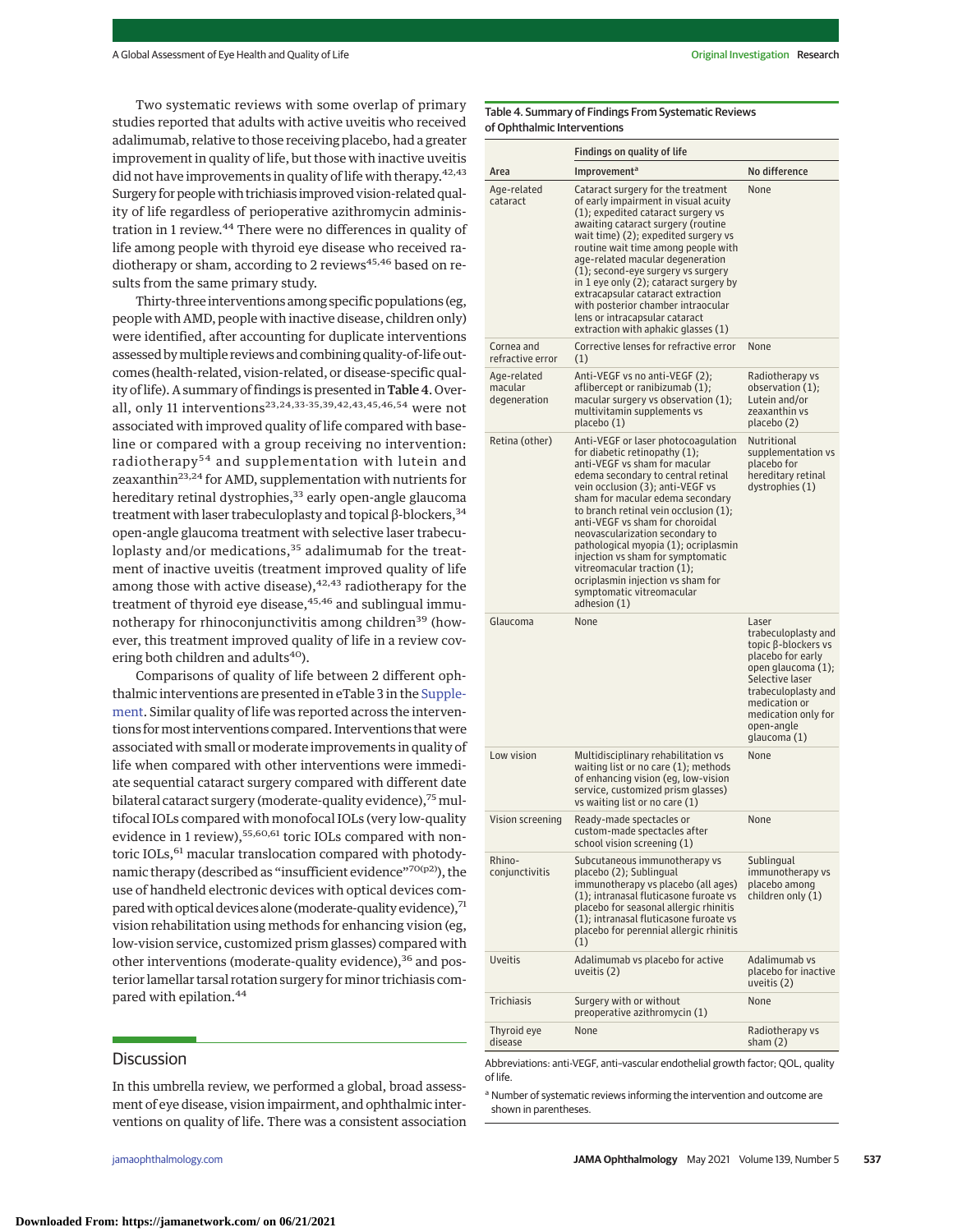between vision impairment and eye disease with reduced quality of life across eye conditions, especially among adults. Seventy-five percent of ophthalmic interventions evaluated had evidence of a positive outcome on quality of life. Most notably, cataract surgery and the use of anti-VEGF therapy for AMD, diabetic macular edema, and macular edema secondary to other causes resulted in improved quality of life.

Vision impairment and eye diseases, namely glaucoma, diabetic retinopathy, AMD, and retinitis pigmentosa were associated with lower quality of life, using a range of outcome measures. Quantitative studies showed significant associations and sometimes a graded response, with worse vision impairment being associated with worse quality of life. Qualitative studies provided insight into the mechanisms of the associations, specifically on well-being and functioning.While the significant associations were expected, previous literature suggests that even more eye diseases are associated with worse quality of life. Notably, dry eye has been studied extensively, and a systematic review<sup>82</sup> (excluded because of a lack of appropriate criteria for critical appraisal) has suggested that dry eye syndrome has a substantial association with reduced quality of life across countries in Europe, North America, and Asia.

Ophthalmic interventions differed in their association with quality of life. In general, treating cataract immediately after diagnosis, even in those with competing eye conditions such as AMD and who had already received a first cataract surgery, improved quality of life. Moreover, anti-VEGF therapy for a number of conditions, including AMD and diabetic macular edema, and the use of corrective lenses for refractive error were associated with improved quality of life. Projections from 2015 suggested that in 2020, 127.7 million people will have moderate or severe vision impairment because of uncorrected refractive error, 57.1 million because of cataract, 8.8 million because of AMD, and 3.2 million because of diabetic retinopathy.<sup>83</sup> Three interventions (cataract surgery, corrective lenses, and anti-VEGF therapy) provide opportunities to improve the quality of life of more than 150 million individuals globally. Other interventions, such as treating rhinoconjunctivitis in children and adults, trichiasis in endemic areas, and uveitis in those with active and inactive disease, and low-vision rehabilitation, also have the potential to improve quality of life.

The 8 interventions that were not found to improve quality of life included 2 that focused on specific populations. This included the use of adalimumab, which did not improve quality of life among people with inactive uveitis but improved it in those with active disease, and sublingual immunotherapy for rhinoconjunctivitis, which did not improve quality of life among children but improved it when people of all ages were included in another review. Two of the interventions involved nutritional supplements; one was lutein or zeaxanthin for AMD, and the other was nutritional supplements for hereditary retinal dystrophies.

There were gaps in the evidence available on the outcomes of leading causes of visual impairment (eg, cataract, refractive error), among particular groups (eg, children, people from racial/ethnic minorities), and in low- and middleincome countries compared with high-income countries. Interventions for dry eye, refractive error, glaucoma, and diabetic retinopathy were underrepresented in this review in comparison with their prevalence globally. While systematic reviews about some topics may be lacking, there may be a lack of primary studies as well: 70% of the interventional systematic reviews that aimed to assess quality of life outcomes were subsequently excluded because they did not identify any primary studies reporting quality-of-life outcomes. Moreover, almost half of the interventions and outcomes identified in this review were comparing one intervention with another without presenting information about the change in quality of life from baseline in any of the groups, making it impossible to know whether any of the interventions had an association with quality of life to begin with. While this may be standard practice, asmore andmore eye diseases havewell-established treatments, delaying treatment or using placebo control arms will not be possible. Thinking of ways to answer questions about potential advantages of interventions without depriving a group of beneficial therapy will be important. Researchers could be encouraged to analyze and present data such as overall changes from baseline values by treatment arm, or regardless of treatment arm, even if they are not the primary outcomes.

The review process highlighted the need for a unified definition for quality of life to study and understand the association with vision impairment and ophthalmic interventions on well-being and vision function from the patient perspective. Many systematic reviews were excluded because they considered patient satisfaction or patient-reported symptoms and discomfort as quality-of-life measures. While these measures fall under the umbrella of patient-reported outcomes and capture valuable information, they do not describe general well-being or vision function in day-to-day life. Moreover, in the included reviews, a wide range of quality of life measures were used between and within the systematic reviews, which limits the ability to compare findings between studies or combine them into meta-analyses.

## Limitations

Umbrella reviews findings are limited to results that have been synthesized in published reviews, which may be affected by publication bias themselves. Although this may have limited the availability of studies about specific topics, it is this approach that allowed for a global assessment of a broad topic in a systematic manner. Moreover, umbrella reviews are limited by the quality of the reviews and the data reported by the reviews; not all reviews reported specific estimates, tools used to measure outcomes, or enough context to interpret the results. However, we applied strict criteria for systematic reviews, including the working definition and critical appraisal criteria used, and excluded reviews with case series. This approach may have further limited the number of systematic reviews included, but it ensured the inclusion of reviews of higher quality. Finally, there were overlaps in primary studies used by the reviews, and many reviews reported findings based on results from 1 or 2 primary studies only; these were presented in both the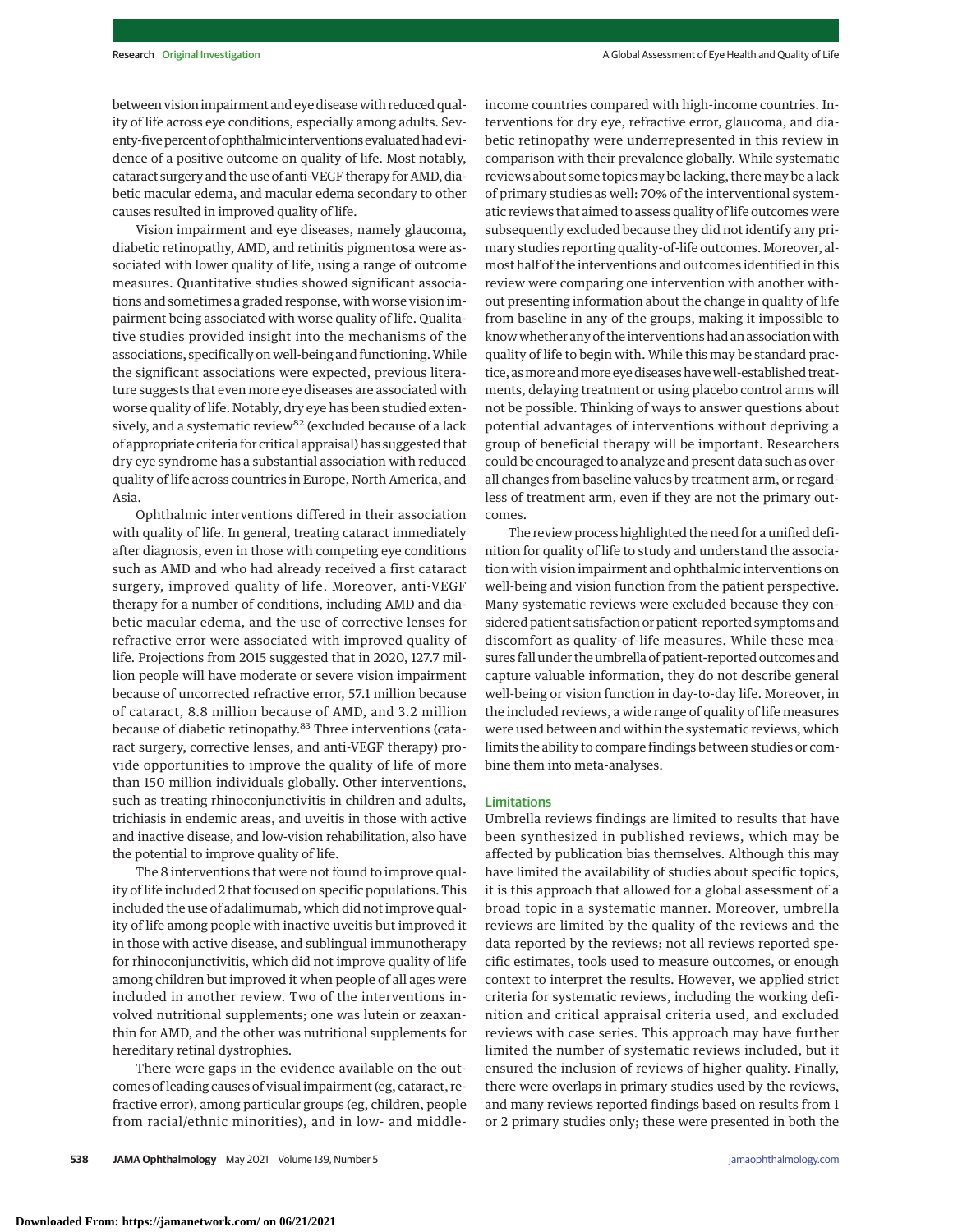text and Tables to allow readers to take them into account when interpreting the findings.

There is evidence that vision impairment and eye diseases in general are associated with lower quality of life, and most ophthalmic interventions are associated with improved quality of life. Reviews and primary studies addressing underrepresented diseases and reviews focusing on specific populations, such as people from low- and middle-income countries, are needed to expand generalizable knowledge on the association between eye health and quality of life.

## ARTICLE INFORMATION

**Accepted for Publication:** January 11, 2021.

**Published Online:** February 12, 2021. doi[:10.1001/jamaophthalmol.2021.0146](https://jamanetwork.com/journals/jama/fullarticle/10.1001/jamaophthalmol.2021.0146?utm_campaign=articlePDF%26utm_medium=articlePDFlink%26utm_source=articlePDF%26utm_content=jamaophthalmol.2021.0146)

**Open Access:** This is an open access article distributed under the terms of the [CC-BY License.](https://jamanetwork.com/pages/cc-by-license-permissions?utm_campaign=articlePDF%26utm_medium=articlePDFlink%26utm_source=articlePDF%26utm_content=jamaophthalmol.2021.0146) © 2021 Assi L et al.JAMA Ophthalmology.

**Author Affiliations:** Wilmer Eye Institute, Johns Hopkins University School of Medicine, Baltimore, Maryland (Assi, Swenor); Clinical Research Institute, American University of Beirut Faculty of Medicine, Beirut, Lebanon (Chamseddine); Department of Ophthalmology, American University of Beirut Faculty of Medicine, Beirut, Lebanon (Ibrahim, Sabbagh); Welch Medical Library, Johns Hopkins University School of Medicine, Baltimore, Maryland (Rosman); Centre for Public Health, Queen's University Belfast School of Medicine Dentistry and Biomedical Sciences, Belfast, United Kingdom (Congdon); Zhongshan Ophthalmic Center, Sun Yat-sen University, Guangzhou, China (Congdon); International Centre for Eye Health, London School of Hygiene & Tropical Medicine, London, United Kingdom (Evans, Ramke, Burton); School of Optometry and Vision Science, University of Auckland, Auckland, New Zealand (Ramke); International Centre for Evidence in Disability, London School of Hygiene & Tropical Medicine, London, United Kingdom (Kuper); Moorfields Eye Hospital, London, United Kingdom (Burton); Department of Ophthalmology and Visual Sciences, University of Michigan, Ann Arbor (Ehrlich); Institute for Healthcare Policy and Innovation, University of Michigan, Ann Arbor (Ehrlich); Department of Epidemiology, Johns Hopkins Bloomberg School of Public Health, Baltimore, Maryland (Swenor).

**Author Contributions:** Drs Assi and Swenor had full access to all the data in the study and take responsibility for the integrity of the data and accuracy of the data analysis. Concept and design: Swenor, Assi, Evans, Burton, Ehrlich, Congdon, Chamseddine, Ramke, Kuper. Acquisition, analysis, or interpretation of data: Swenor, Assi, Chamseddine, Ibrahim, Rosman,

Sabbagh. Drafting of the manuscript: Swenor, Assi, Chamseddine, Ibrahim, Rosman.

Critical revision of the manuscript for important intellectual content: Swenor, Assi, Evans, Burton, Ehrlich, Congdon, Chamseddine, Ramke, Sabbagh, Kuper.

Statistical analysis: Swenor, Assi, Chamseddine, Ibrahim.

Obtained funding: Swenor, Chamseddine. Administrative, technical, or material support: Swenor, Chamseddine, Rosman, Ramke.

Supervision: Swenor, Burton, Chamseddine. Other—expert input on quality of life: Kuper.

**Conflict of Interest Disclosures**: Dr Congdon reports being the director of research at Orbis International, a nongovernmental organization working to promote eye health in low- and middle-income countries, and receiving personal fees from Belkin Laser outside the submitted work. Dr Ehrlich reports a grant from National Institutes of Health (grant K23EY027848) during the conduct of the study. Dr Swenor reports grants from National Institute on Aging during the conduct of the study. Dr Rosman reports grants from National Eye Institute (grant UG1-EY020522-08) outside the submitted work. Dr Ramke reports funding from the Commonwealth Scholarship Commission (as a Commonwealth Rutherford Fellow) via the UK government and grants from Moorfields Eye Charity (grant GR001061) during the conduct of the study, as well as financial support from the Buchanan Charitable Foundation, New Zealand, outside the submitted work. No other disclosures were reported.

**Funding/Support:** Dr Swenor is supported by a grant from the National Institutes of Health (K01AG052640). Dr Ehrlich is supported by a grant from the National Institutes of Health (K23EY027848). Dr Burton is supported by the Wellcome Trust (207472/Z/17/Z). The Lancet Global Health Commission on Global Eye Health is supported by the Queen Elizabeth Diamond Jubilee Trust, Moorfields Eye Charity (grant GR001061), National Institute of Health Research Moorfields Biomedical Research Centre, the Wellcome Trust, Sightsavers, the Fred Hollows Foundation, the SEVA Foundation, the British Council for the Prevention of Blindness, and Christian Blind Mission.

**Role of the Funder/Sponsor:** The funders had no role in the design and conduct of the study; collection, management, analysis, and interpretation of the data; preparation, review, or approval of the manuscript; and decision to submit the manuscript for publication.

#### **REFERENCES**

**1**. World Health Organization. World Report of Vision. World Health Organization;2019.

**2**. Chia EM, Wang JJ, Rochtchina E, Smith W, Cumming RR, Mitchell P. Impact of bilateral visual impairment on health-related quality of life: the Blue Mountains Eye Study. Invest Ophthalmol Vis Sci. 2004;45(1):71-76. doi[:10.1167/iovs.03-0661](https://dx.doi.org/10.1167/iovs.03-0661)

**3**. Chiang PP, Zheng Y, Wong TY, Lamoureux EL. Vision impairment and major causes of vision loss impacts on vision-specific functioning independent

**Conclusions** 

Vision impairment and eye conditions are associated with lower quality of life, and ophthalmic interventions can lead to significant improvement in quality of life. Scaling up interventions, such as cataract surgery, refractive error correction, and anti-VEGF therapy at a global level, has the potential to improve the quality of life of millions of people worldwide.

> of socioeconomic factors. Ophthalmology. 2013;120 (2):415-422. doi[:10.1016/j.ophtha.2012.07.077](https://dx.doi.org/10.1016/j.ophtha.2012.07.077)

**4**. Braithwaite T, Calvert M, Gray A, Pesudovs K, Denniston AK. The use of patient-reported outcome research in modern ophthalmology: impact on clinical trials and routine clinical practice. Patient Relat Outcome Meas. 2019;10:9-24. doi[:10.2147/PROM.S162802](https://dx.doi.org/10.2147/PROM.S162802)

**5**. Boyle J, Vukicevic M, Koklanis K, Itsiopoulos C. Experiences of patients undergoing anti-VEGF treatment for neovascular age-related macular degeneration: a systematic review. Psychol Health Med. 2015;20(3):296-310. doi[:10.1080/13548506.](https://dx.doi.org/10.1080/13548506.2014.936886) [2014.936886](https://dx.doi.org/10.1080/13548506.2014.936886)

**6**. Khoo K, Man REK, Rees G, Gupta P, Lamoureux EL, Fenwick EK. The relationship between diabetic retinopathy and psychosocial functioning: a systematic review. Qual Life Res. 2019;28(8): 2017-2039. doi[:10.1007/s11136-019-02165-1](https://dx.doi.org/10.1007/s11136-019-02165-1)

**7**. Nyman SR, Dibb B, Victor CR, Gosney MA. Emotional well-being and adjustment to vision loss in later life: a meta-synthesis of qualitative studies. Disabil Rehabil. 2012;34(12):971-981. doi[:10.3109/](https://dx.doi.org/10.3109/09638288.2011.626487) [09638288.2011.626487](https://dx.doi.org/10.3109/09638288.2011.626487)

**8**. Burton MJ, Faal HB, Ramke J, et al. Announcing the Lancet Global Health Commission on Global Eye Health. Lancet Glob Health. 2019;7(12):e1612-e1613. doi[:10.1016/S2214-109X\(19\)30450-4](https://dx.doi.org/10.1016/S2214-109X(19)30450-4)

**9**. Assi L, Rosman L, Chamseddine F, et al. Eye health and quality of life: an umbrella review protocol. BMJ Open. 2020;10(8):e037648. doi[:10.1136/bmjopen-2020-037648](https://dx.doi.org/10.1136/bmjopen-2020-037648)

**10**. Covidence Inc. Covidence systematic review software: better systematic review management. Accessed January 29, 2021. [https://www.](https://www.covidence.org/) [covidence.org/](https://www.covidence.org/)

**11**. Aromataris E, Fernandez R, Godfrey CM, Holly C, Khalil H, Tungpunkom P. Summarizing systematic reviews: methodological development, conduct and reporting of an umbrella review approach. Int J Evid Based Healthc. 2015;13(3):132-140. doi[:10.1097/XEB.0000000000000055](https://dx.doi.org/10.1097/XEB.0000000000000055)

**12**. Aromataris E, Fernandez R, Godfrey C, Holly C, Khalil H, Tungpunkom P. Chapter 10: Umbrella reviews. In: Aromataris E, Munn Z, eds.JBI Manual for Evidence Synthesis. Joanna Briggs Institute;2020. doi[:10.46658/JBIMES-20-11](https://dx.doi.org/10.46658/JBIMES-20-11)

**13**. Chou R, Dana T, Bougatsos C, Grusing S, Blazina I. Screening for impaired visual acuity in older adults: updated evidence report and systematic review for the US Preventive Services Task Force. JAMA. 2016;315(9):915-933. doi[:10.1001/jama.2016.](https://jamanetwork.com/journals/jama/fullarticle/10.1001/jama.2016.0783?utm_campaign=articlePDF%26utm_medium=articlePDFlink%26utm_source=articlePDF%26utm_content=jamaophthalmol.2021.0146) [0783](https://jamanetwork.com/journals/jama/fullarticle/10.1001/jama.2016.0783?utm_campaign=articlePDF%26utm_medium=articlePDFlink%26utm_source=articlePDF%26utm_content=jamaophthalmol.2021.0146)

**14**. Hodge W, Horsley T, Albiani D, et al. The consequences of waiting for cataract surgery: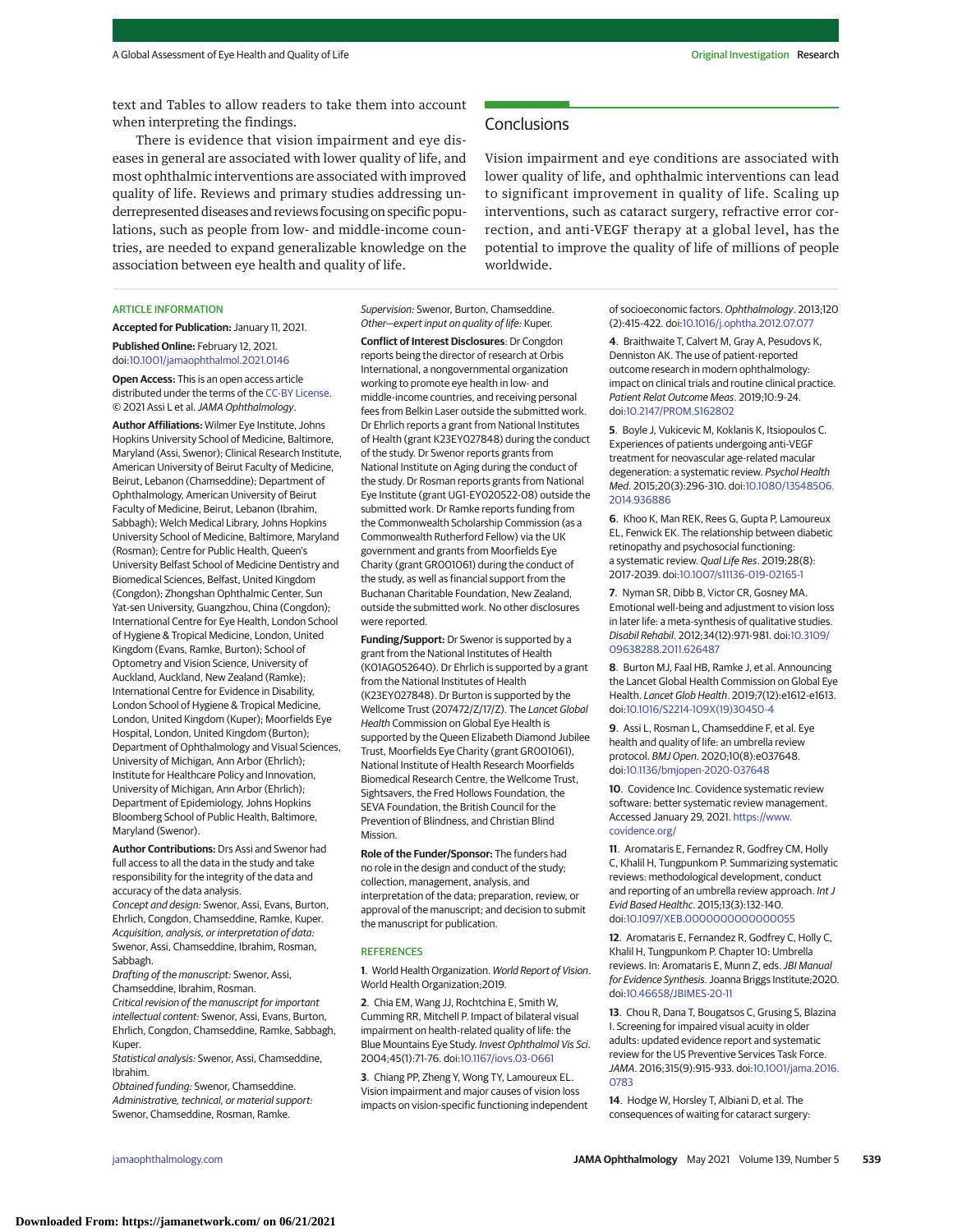a systematic review. CMAJ. 2007;176(9):1285-1290. doi[:10.1503/cmaj.060962](https://dx.doi.org/10.1503/cmaj.060962)

**15**. Conner-Spady B, Sanmartin C, Sanmugasunderam S, et al. A systematic literature review of the evidence on benchmarks for cataract surgery waiting time. Can J Ophthalmol. 2007;42 (4):543-551. doi[:10.3129/i07-094](https://dx.doi.org/10.3129/i07-094)

**16**. Casparis H, Lindsley K, Kuo IC, Sikder S, Bressler NM. Surgery for cataracts in people with age-related macular degeneration. Cochrane Database Syst Rev. 2017;2(2):CD006757. doi[:10.1002/14651858.CD006757.pub4](https://dx.doi.org/10.1002/14651858.CD006757.pub4)

**17**. Ishikawa T, Desapriya E, Puri M, Kerr JM, Hewapathirane DS, Pike I. Evaluating the benefits of second-eye cataract surgery among the elderly. J Cataract Refract Surg. 2013;39(10):1593-1603. doi[:10.1016/j.jcrs.2013.08.033](https://dx.doi.org/10.1016/j.jcrs.2013.08.033)

**18**. Frampton G, Harris P, Cooper K, Lotery A, Shepherd J. The clinical effectiveness and cost-effectiveness of second-eye cataract surgery: a systematic review and economic evaluation. Health Technol Assess. 2014;18(68):1-205, v-vi. doi[:10.3310/hta18680](https://dx.doi.org/10.3310/hta18680)

**19**. Riaz Y, Mehta JS, Wormald R, et al. Surgical interventions for age-related cataract. [Cochrane](https://www.ncbi.nlm.nih.gov/pubmed/17054134) Database Syst Rev[. 2006;\(4\):CD001323.](https://www.ncbi.nlm.nih.gov/pubmed/17054134)

**20**[. Solomon SD, Lindsley K, Vedula SS, Krzystolik](https://www.ncbi.nlm.nih.gov/pubmed/17054134) [MG, Hawkins BS. Anti-vascular endothelial growth](https://www.ncbi.nlm.nih.gov/pubmed/17054134) [factor for neovascular age-related macular](https://www.ncbi.nlm.nih.gov/pubmed/17054134) degeneration. [Cochrane Database Syst Rev](https://www.ncbi.nlm.nih.gov/pubmed/17054134). 2019;3: CD005139. doi[:10.1002/14651858.CD005139.pub4](https://dx.doi.org/10.1002/14651858.CD005139.pub4)

**21**. Sarwar S, Clearfield E, Soliman MK, et al. Aflibercept for neovascular age-related macular degeneration. Cochrane Database Syst Rev. 2016;2: CD011346. doi[:10.1002/14651858.CD011346.pub2](https://dx.doi.org/10.1002/14651858.CD011346.pub2)

**22**. Giansanti F, Eandi CM, Virgili G. Submacular surgery for choroidal neovascularisation secondary to age-related macular degeneration. Cochrane Database Syst Rev. 2009;(2):CD006931. doi[:10.1002/14651858.CD006931.pub2](https://dx.doi.org/10.1002/14651858.CD006931.pub2)

**23**. Evans JR, Lawrenson JG. Antioxidant vitamin and mineral supplements for slowing the progression of age-related macular degeneration. Cochrane Database Syst Rev. 2017;7(7):CD000254. doi[:10.1002/14651858.CD000254.pub4](https://dx.doi.org/10.1002/14651858.CD000254.pub4)

**24**. Liu R, Wang T, Zhang B, et al. Lutein and zeaxanthin supplementation and association with visual function in age-related macular degeneration. Invest Ophthalmol Vis Sci. 2014;56 (1):252-258. doi[:10.1167/iovs.14-15553](https://dx.doi.org/10.1167/iovs.14-15553)

**25**. Virgili G, Parravano M, Evans JR, Gordon I, Lucenteforte E. Anti-vascular endothelial growth factor for diabetic macular oedema: a network meta-analysis. Cochrane Database Syst Rev. 2018; 10(10):CD007419. doi[:10.1002/14651858.CD007419.](https://dx.doi.org/10.1002/14651858.CD007419.pub6) [pub6](https://dx.doi.org/10.1002/14651858.CD007419.pub6)

**26**. Braithwaite T, Nanji AA, Lindsley K, Greenberg PB. Anti-vascular endothelial growth factor for macular oedema secondary to central retinal vein occlusion. Cochrane Database Syst Rev. 2014;(5): CD007325. doi[:10.1002/14651858.CD007325.pub3](https://dx.doi.org/10.1002/14651858.CD007325.pub3)

**27**. Zhou S, Gao J, Xu X. Antivascular endothelial growth factors in the treatment of macular oedema secondary to central retinal vein occlusion: a meta-analysis. Clin Exp Ophthalmol. 2014;42(7): 637-649. doi[:10.1111/ceo.12286](https://dx.doi.org/10.1111/ceo.12286)

**28**. Ford JA, Clar C, Lois N, et al. Treatments for macular oedema following central retinal vein

occlusion: systematic review. BMJ Open. 2014;4(2): e004120. doi[:10.1136/bmjopen-2013-004120](https://dx.doi.org/10.1136/bmjopen-2013-004120)

**29**. Mitry D, Bunce C, Charteris D. Anti-vascular endothelial growth factor for macular oedema secondary to branch retinal vein occlusion. Cochrane Database Syst Rev. 2013;(1):CD009510. doi[:10.1002/14651858.CD009510.pub2](https://dx.doi.org/10.1002/14651858.CD009510.pub2)

**30**. Zhu Y, Zhang T, Xu G, Peng L. Anti-vascular endothelial growth factor for choroidal neovascularisation in people with pathological myopia. Cochrane Database Syst Rev. 2016;12: CD011160. doi[:10.1002/14651858.CD011160.pub2](https://dx.doi.org/10.1002/14651858.CD011160.pub2)

**31**. Lescrauwaet B, Blot K, Jackson TL. Patient-reported outcomes of ocriplasmin for the treatment of vitreomacular traction: a systematic review and synthesis of the literature. Patient Relat Outcome Meas. 2019;10:101-116. doi[:10.2147/](https://dx.doi.org/10.2147/PROM.S153718) [PROM.S153718](https://dx.doi.org/10.2147/PROM.S153718)

**32**. Neffendorf JE, Kirthi V, Pringle E, Jackson TL. Ocriplasmin for symptomatic vitreomacular adhesion. [Cochrane Database Syst Rev](https://www.ncbi.nlm.nih.gov/pubmed/29040800). 2017;10: [CD011874.](https://www.ncbi.nlm.nih.gov/pubmed/29040800)

**33**[. Brito-García N, Del Pino-Sedeño T,](https://www.ncbi.nlm.nih.gov/pubmed/29040800) [Trujillo-Martín MM, et al. Effectiveness and safety](https://www.ncbi.nlm.nih.gov/pubmed/29040800) [of nutritional supplements in the treatment of](https://www.ncbi.nlm.nih.gov/pubmed/29040800) [hereditary retinal dystrophies: a systematic review.](https://www.ncbi.nlm.nih.gov/pubmed/29040800) Eye (Lond). 2017;31(2):273-285. doi[:10.1038/eye.](https://dx.doi.org/10.1038/eye.2016.286) [2016.286](https://dx.doi.org/10.1038/eye.2016.286)

**34**. Rolim de Moura C, Paranhos A Jr, Wormald R. Laser trabeculoplasty for open angle glaucoma. [Cochrane Database Syst Rev](https://www.ncbi.nlm.nih.gov/pubmed/17943806). 2007;(4):CD003919.

**35**[. Chi SC, Kang YN, Hwang DK, Liu CJ. Selective](https://www.ncbi.nlm.nih.gov/pubmed/17943806) [laser trabeculoplasty versus medication for](https://www.ncbi.nlm.nih.gov/pubmed/17943806) [open-angle glaucoma: systematic review and](https://www.ncbi.nlm.nih.gov/pubmed/17943806) [meta-analysis of randomised clinical trials.](https://www.ncbi.nlm.nih.gov/pubmed/17943806) Br J Ophthalmol. 2020;104(11):1500-1507. doi[:10.1136/](https://dx.doi.org/10.1136/bjophthalmol-2019-315613) [bjophthalmol-2019-315613](https://dx.doi.org/10.1136/bjophthalmol-2019-315613)

**36**. van Nispen RM, Virgili G, Hoeben M, et al. Low vision rehabilitation for better quality of life in visually impaired adults. Cochrane Database Syst Rev. 2020;1:CD006543. doi[:10.1002/14651858.](https://dx.doi.org/10.1002/14651858.CD006543.pub2) [CD006543.pub2](https://dx.doi.org/10.1002/14651858.CD006543.pub2)

**37**. Evans JR, Morjaria P, Powell C. Vision screening for correctable visual acuity deficits in school-age children and adolescents. Cochrane Database Syst Rev. 2018;2(2):CD005023. doi[:10.1002/14651858.](https://dx.doi.org/10.1002/14651858.CD005023.pub3) [CD005023.pub3](https://dx.doi.org/10.1002/14651858.CD005023.pub3)

**38**. Erekosima N, Suarez-Cuervo C, Ramanathan M, et al. Effectiveness of subcutaneous immunotherapy for allergic rhinoconjunctivitis and asthma: a systematic review. Laryngoscope. 2014; 124(3):616-627. doi[:10.1002/lary.24295](https://dx.doi.org/10.1002/lary.24295)

**39**. Kim JM, Lin SY, Suarez-Cuervo C, et al. Allergen-specific immunotherapy for pediatric asthma and rhinoconjunctivitis: a systematic review. Pediatrics. 2013;131(6):1155-1167. doi[:10.1542/peds.2013-0343](https://dx.doi.org/10.1542/peds.2013-0343)

**40**. Lin SY, Erekosima N, Kim JM, et al. Sublingual immunotherapy for the treatment of allergic rhinoconjunctivitis and asthma: a systematic review.JAMA. 2013;309(12):1278-1288. doi[:10.1001/jama.2013.2049](https://jamanetwork.com/journals/jama/fullarticle/10.1001/jama.2013.2049?utm_campaign=articlePDF%26utm_medium=articlePDFlink%26utm_source=articlePDF%26utm_content=jamaophthalmol.2021.0146)

**41**. Rodrigo GJ, Neffen H. Efficacy of fluticasone furoate nasal spray vs. placebo for the treatment of ocular and nasal symptoms of allergic rhinitis: a systematic review. Clin Exp Allergy. 2011;41(2): 160-170. doi[:10.1111/j.1365-2222.2010.03654.x](https://dx.doi.org/10.1111/j.1365-2222.2010.03654.x)

**42**. Urruticoechea-Arana A, Cobo-Ibáñez T, Villaverde-García V, et al. Efficacy and safety of biological therapy compared to synthetic immunomodulatory drugs or placebo in the treatment of Behçet's disease associated uveitis: a systematic review. Rheumatol Int. 2019;39(1):47- 58. doi[:10.1007/s00296-018-4193-z](https://dx.doi.org/10.1007/s00296-018-4193-z)

**43**. Squires H, Poku E, Bermejo I, et al. A systematic review and economic evaluation of adalimumab and dexamethasone for treating non-infectious intermediate uveitis, posterior uveitis or panuveitis in adults. Health Technol Assess. 2017;21(68):1-170. doi[:10.3310/hta21680](https://dx.doi.org/10.3310/hta21680)

**44**. Burton M, Habtamu E, Ho D, Gower EW. Interventions for trachoma trichiasis. [Cochrane](https://www.ncbi.nlm.nih.gov/pubmed/26568232) Database Syst Rev[. 2015;2015\(11\):CD004008.](https://www.ncbi.nlm.nih.gov/pubmed/26568232)

**45**[. Viani GA, Boin AC, De Fendi LI, Fonseca EC,](https://www.ncbi.nlm.nih.gov/pubmed/26568232) [Stefano EJ, Paula JS. Radiation therapy for Graves'](https://www.ncbi.nlm.nih.gov/pubmed/26568232) [ophthalmopathy: a systematic review and](https://www.ncbi.nlm.nih.gov/pubmed/26568232) [meta-analysis of randomized controlled trials.](https://www.ncbi.nlm.nih.gov/pubmed/26568232) Arq Bras Oftalmol. 2012;75(5):324-332. doi[:10.1590/](https://dx.doi.org/10.1590/S0004-27492012000500006) [S0004-27492012000500006](https://dx.doi.org/10.1590/S0004-27492012000500006)

**46**. Rajendram R, Bunce C, Lee RWJ, Morley AMS. Orbital radiotherapy for adult thyroid eye disease. Cochrane Database Syst Rev. 2012;(7):CD007114. doi[:10.1002/14651858.CD007114.pub2](https://dx.doi.org/10.1002/14651858.CD007114.pub2)

**47**. Nyman SR, Gosney MA, Victor CR. Psychosocial impact of visual impairment in working-age adults. Br J Ophthalmol. 2010;94(11):1427-1431. doi[:10.1136/bjo.2009.164814](https://dx.doi.org/10.1136/bjo.2009.164814)

**48**. Schakel W, Bode C, Elsman EBM, et al. The association between visual impairment and fatigue: a systematic review and meta-analysis of observational studies. Ophthalmic Physiol Opt. 2019;39(6):399-413. doi[:10.1111/opo.12647](https://dx.doi.org/10.1111/opo.12647)

**49**. Tseng Y-C, Liu SH-Y, Lou M-F, Huang G-S. Quality of life in older adults with sensory impairments: a systematic review. Qual Life Res. 2018;27(8):1957-1971. doi[:10.1007/s11136-018-](https://dx.doi.org/10.1007/s11136-018-1799-2) [1799-2](https://dx.doi.org/10.1007/s11136-018-1799-2)

**50**. Wang Y, Alnwisi S, Ke M. The impact of mild, moderate, and severe visual field loss in glaucoma on patients' quality of life measured via the Glaucoma Quality of Life-15 Questionnaire: a meta-analysis. Medicine (Baltimore). 2017;96(48): e8019. doi[:10.1097/MD.0000000000008019](https://dx.doi.org/10.1097/MD.0000000000008019)

**51**. Bennion AE, Shaw RL, Gibson JM. What do we know about the experience of age related macular degeneration? a systematic review and meta-synthesis of qualitative research. Soc Sci Med. 2012;75(6):976-985. doi[:10.1016/j.socscimed.2012.](https://dx.doi.org/10.1016/j.socscimed.2012.04.023) [04.023](https://dx.doi.org/10.1016/j.socscimed.2012.04.023)

**52**. Garip G, Kamal A. Systematic review and meta-synthesis of coping with retinitis pigmentosa: implications for improving quality of life. BMC Ophthalmol. 2019;19(1):181. doi[:10.1186/s12886-019-](https://dx.doi.org/10.1186/s12886-019-1169-z) [1169-z](https://dx.doi.org/10.1186/s12886-019-1169-z)

**53**. D'Amanda CS, Nolen R, Huryn LA, Turriff A. Psychosocial impacts of mendelian eye conditions: a systematic literature review. Surv Ophthalmol. 2020;65(5):562-580. doi[:10.1016/j.survophthal.](https://dx.doi.org/10.1016/j.survophthal.2020.02.002) [2020.02.002](https://dx.doi.org/10.1016/j.survophthal.2020.02.002)

**54**. Evans JR, Sivagnanavel V, Chong V. Radiotherapy for neovascular age-related macular degeneration. Cochrane Database Syst Rev. 2010;(5):CD004004. doi[:10.1002/14651858.](https://dx.doi.org/10.1002/14651858.CD004004.pub3) [CD004004.pub3](https://dx.doi.org/10.1002/14651858.CD004004.pub3)

**55**. de Silva SR, Evans JR, Kirthi V, Ziaei M, Leyland M. Multifocal versus monofocal intraocular lenses after cataract extraction. Cochrane Database Syst Rev.